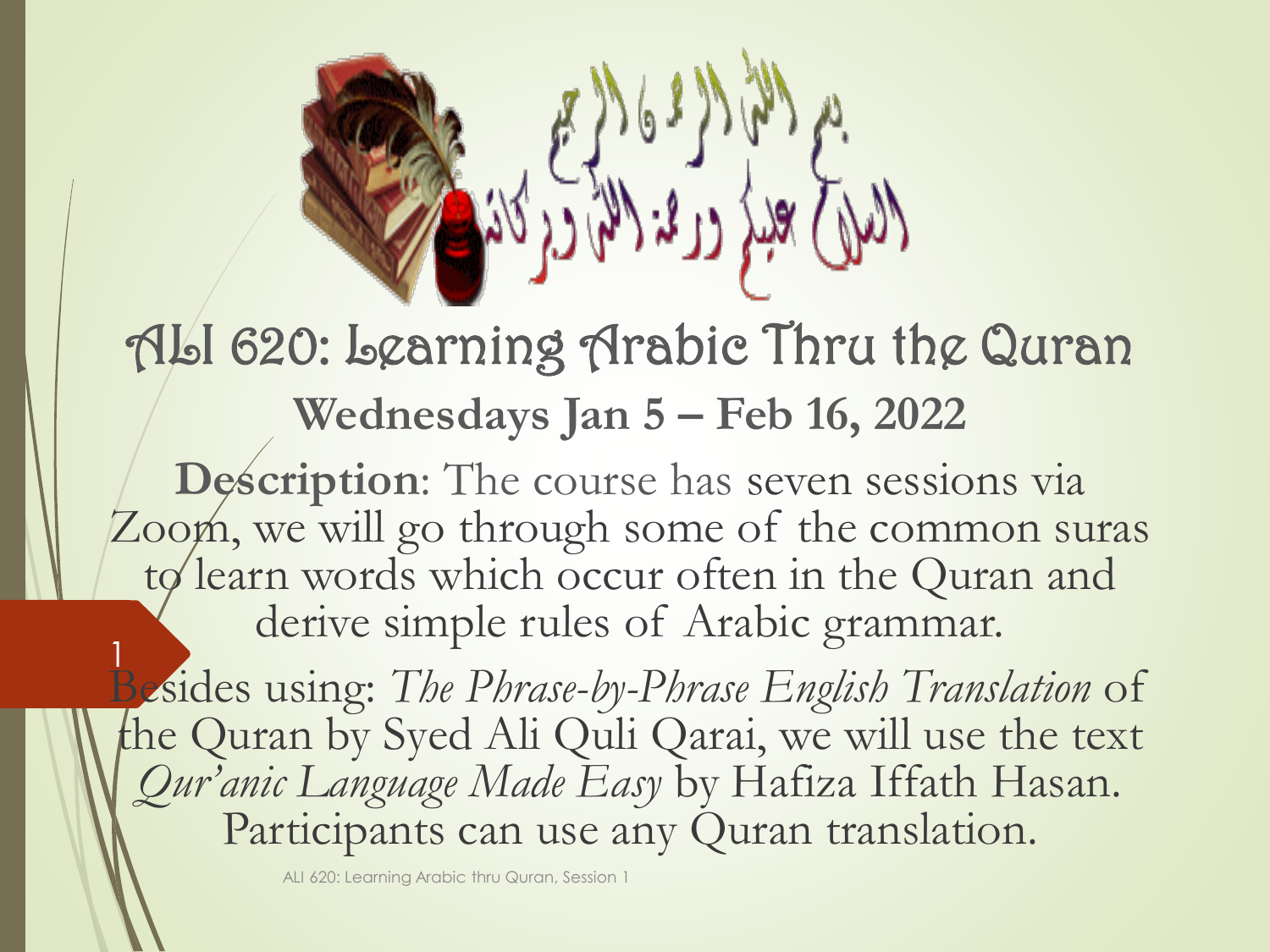### **Du'ā before reciting the Quran**

2

بِسمِ الله الرَّحْمنِ الرَّحِيْمِ \* اَللهُمَّ صَلِّ  $\frac{1}{2}$ ه<br>به يَّ صَـَلِّ<br>مَا مَسَلِّ **€** للهُمَّ صَلِّ عَلَى مُحَمَّدٍ وَّآلِ مُحَمَّدٍ  $\frac{1}{2}$ ا  $\overline{a}$  $\overline{a}$  $\int$ ا<br>ا ثُ عَهْدَكَ<br>-ا<br>ا رت<br>.. شر َ َ \<br>فيا ِّين ِ<br>ين<br>ي مَّة إِلَيْ<br>مَ إِلَيْ  $\sqrt{2}$ ا **€** اَللَّهُمَّ ابِّي نَشَرْتُ عَهْدَكَ، وَكِتَابَكَ ،فَاجْعَلْ نَظَرِي فِيْهِ عِبَادَةً، وَقِرَآئَتِي فِيْهِ<br>ع  $\frac{1}{2}$  $\ddot{\lambda}$ ت و<br>ا اما<br>ما  $\ddot{\cdot}$ بدبد  $\overline{4}$  $\frac{1}{2}$ ه<br>4:  $\frac{1}{2}$ ر<br>ف م ا<br>م<br>ا <u>ة</u>  $\ddot{\circ}$  $\frac{1}{2}$  $\frac{1}{2}$ َ ِ  $\frac{1}{2}$  $\frac{1}{2}$  $\frac{1}{2}$ م<br>گ )<br>ئىم  $\int$  $\overline{\phantom{a}}$ مكر ف ، مكِري ف و ا ار ع ه ف ، تم الَ َ و ر ق َل ع آ ر ِِت ق ئ آ ة ُ د لِن ت َ الَ م ع ِل اج ا، ب ه ي ف ر ُّ ب  $\frac{1}{2}$ مبر<br>مار<br>ا  $\frac{1}{2}$ َ  $\overline{\phantom{a}}$  $\ddot{\cdot}$  $\frac{1}{2}$  $\ddot{.}$ :<br>\*<br>\* م  $\frac{1}{2}$ ا ِ  $\frac{1}{2}$  $\frac{1}{2}$  $\frac{1}{2}$ َ ر<br>د  $\frac{1}{2}$ م ر<br>ر **<u>•</u>** م<br>گ  $\ddot{a}$ م<br>ک \خ<br>ك ر<br>تا **م**<br>م ب<br>. d<br>C  $\frac{1}{2}$  $\ddot{\bullet}$ ر<br>ما ِ آيَاتِهِ وَأَحْكَامِهِ  $\mathbf{A}$ ا<br>مار<br>مار  $\frac{1}{2}$ ا َ  $\overline{4}$ ِ<br>ِن ة<br>ما  $\ddot{\phantom{0}}$ ر<br>م اَتَدَبَّرُ آيَاتِهِ وَاَحْكَامِهِ، اِنَّكَ اَنْتَ ا  $\overline{\phantom{a}}$ ز<br>تا ر:<br>ا  $\left| \cdot \right|$  $\ddot{\phantom{a}}$ .<br>ر ن<br>ز  $\left| \right|$ بر<br>ز  $\overline{\mathcal{L}}$ ا  $\bigcap$ وفُّ الرَّحِيْمُ  $\frac{1}{2}$  $\frac{1}{2}$ اِسَةً

In the name of Allah, the Beneficent the Merciful. O Allah, bless Muhammad and the family of Muhammad. O Allah I have opened Your Pledge and Your Book. So, make my looking at It worship, and my reciting it thoughtful, and my thinking on it, a means of deriving lessons; and do not make my reditation without reflection. Rather make me ponder over its verses and its rules. Surely You are the Kind, the Merciful. ALI 620: Learning Arabic thru Quran, Session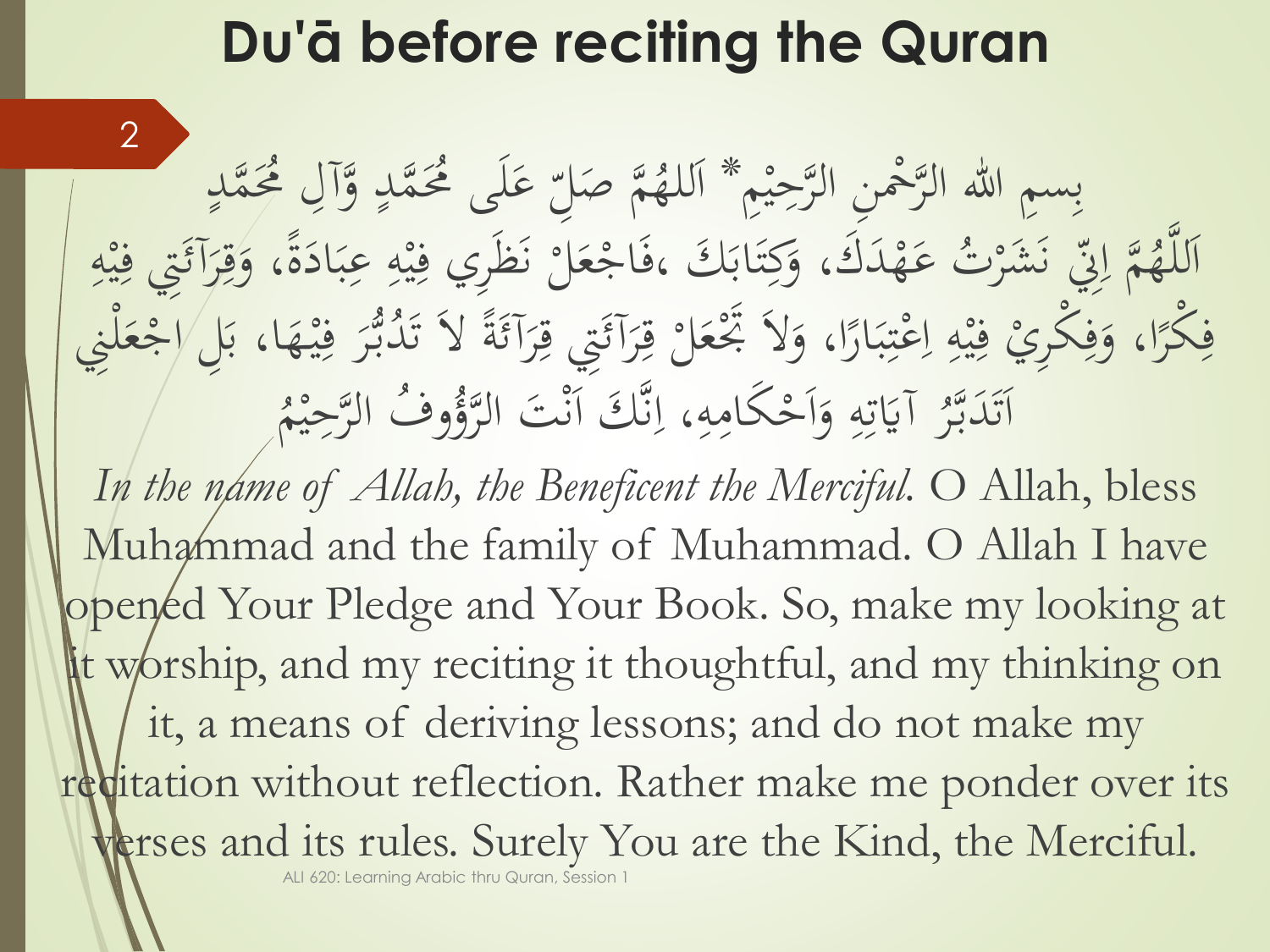## **Du'ā after Tasbih al-Zahrā**

It is recommended to offer tasbih Fatima al-Zahra (a) after your prayers. Thereafter it is recommended to recite:

 $\frac{1}{2}$ ا مَّ أَنْتَ السَّلَامُ<br>مَ َ .<br>ن ہ<br>ز **€** للَّهُمَّ أَنْتَ السَّلَامُ، وَمِنْكَ السَّلَامُ،<br>وَمَنْكَ السَّلَامُ، ه<br>.<br>.  $\mathbf{A}$ و<br>، وَلَكَ السَّلاَمُ،<br>م َ ل ہ<br>ِ ال<br>ا وَإِلَيْكَ يَعُ<br>فَبِي يا:<br>.  $\frac{1}{2}$ ڵ<br>ؚ ل  $\int$ إ ەر<br>بر السِّلامُ<br>و ُ ودُ السَّلَامُ، ُ ِصف ما ي َّ َ يا<br>. بِّ الْعِزَّةِ عَ ।<br>प ل<br>ا تاقح رَبٌّ<br>و ِ<br>پا<br>پ با با با َ حانَ رَزِ  $\ddot{\zeta}$ **م**<br>به ه<br>به **م** سُبْحانَ رَبِّكَ رَبِّ الْعِزَّةِ عَمَّا يَصِفُونَ وَسَلامٌ عَلَى الْمُرْسَلِينَ  $\ddot{\phantom{0}}$  $\overline{\mathfrak{c}}$  $\overline{\phantom{0}}$ م **a** عَلَى الْمُ م  $\int$ ا<br>ا ونَ وَسَلامٌ عَلَى الْمُرْسَلِينَ وَالْحَمْدُ لِلَّهِ َ ن<br>ب  $\overline{a}$ م .<br>.<br>. ل<br>ما ا و<br>⁄ بِّ الْعالَمِين ل<br>ا م زب<br>د ر

### Simple translation of the above.

3

O Allah, You are the peace. And peace originates from You. And peace belongs to You. And the peace returns to You. *Exalted is your Lord, the Lord of the might, above what they describe. And peace be upon the messengers. And praise be to Allah,*  Lord of the Aworlds. Arabic thru Quran, Session 1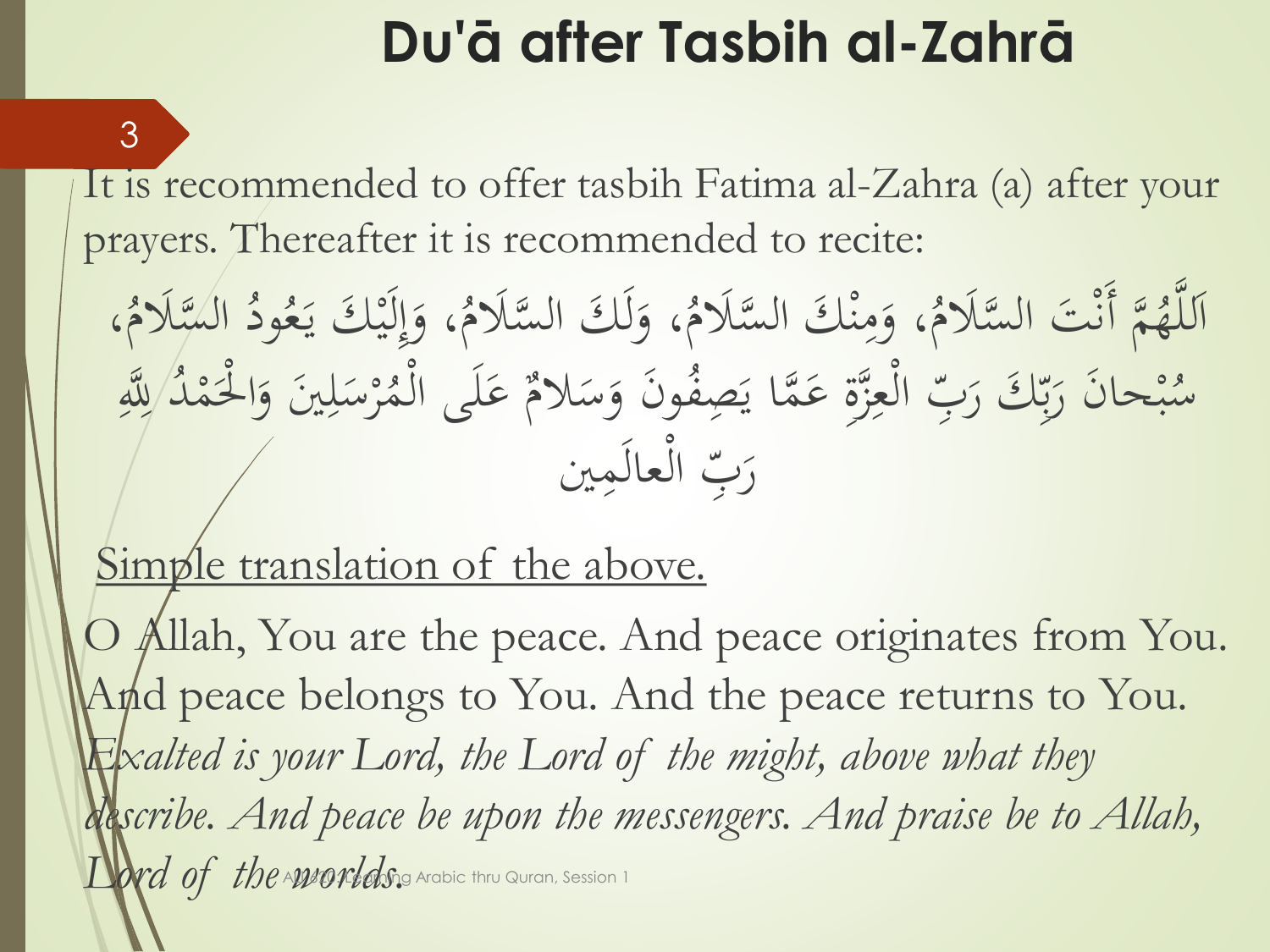# **House keeping items** 4 - Shukran for registering for the course Let us pray that Allah swt grants us success Ensure that you have revised past lessons Please, study thoroughly once slides are posted - Always keep an English translation with you We encourage you to do homework assigned If/you submit homework, do it by Monday so we can send you our comments before the class Ask questions during Q & A time. You may email Mour questions to us by Monday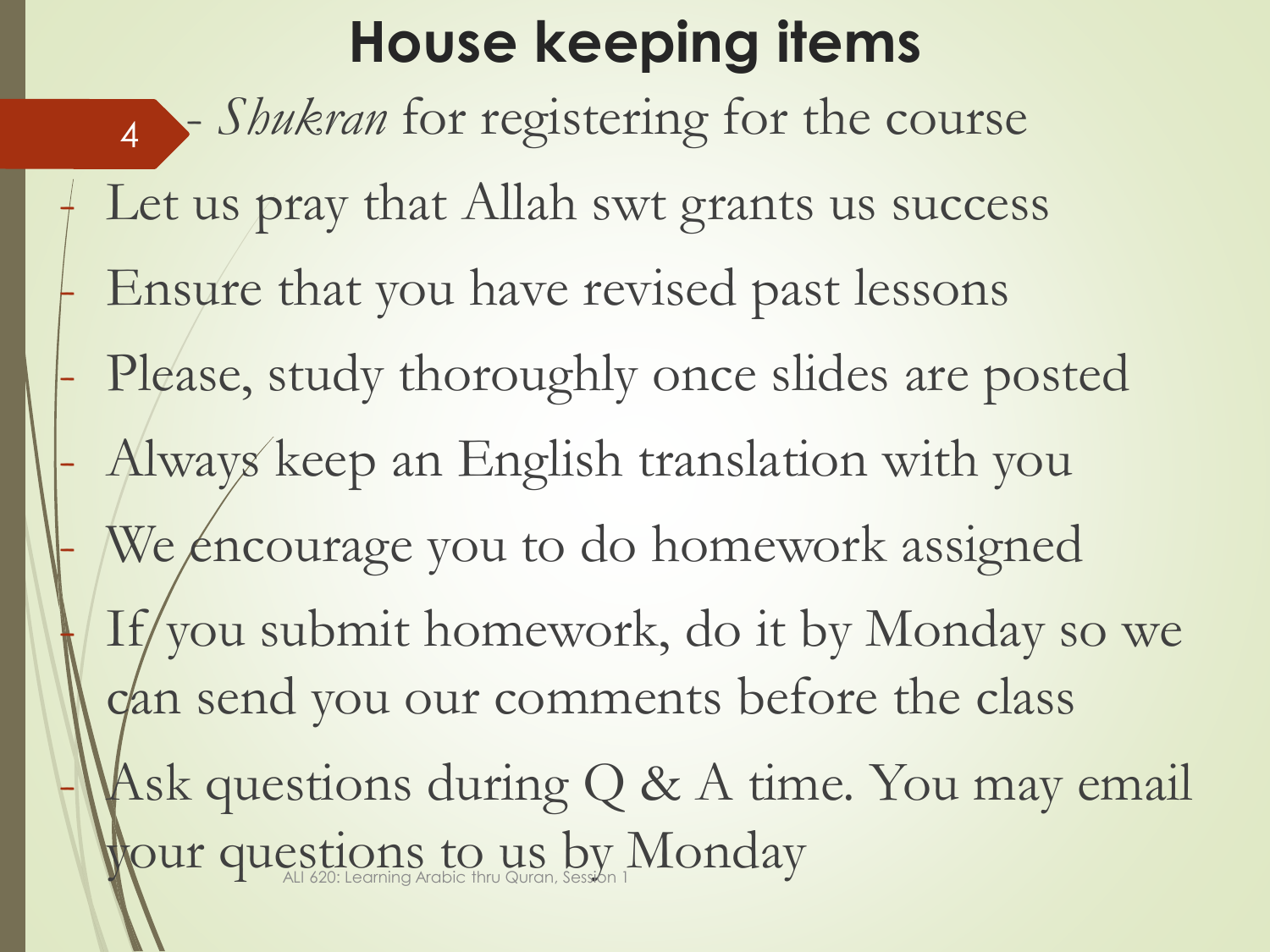# **A quick revision of Lessons 1**

Noun: is a name of any living being, object or idea. E.g., a book, a man, a command. 5

Pronoun: is a word instead of a noun. E.g., he, she, it. Arabic: *huwa, hiya, huwa/hiya* depending on the gender of the thing.

Adjective: is what describes a word. A straight path, a noble Quran. Arabic: *siratun mustaqimun; Quranun karimun*

Verb: is what indicates/describes an action

Adverb: adds information about a verb, an adjective or another verb. E.g., speak slowly, or speak gently.

Tanwin: means putting an 'n' sound at the end of a word. We often notice double fatha, kasra and dhamma at the end of words. It indicates an indefinite form (like 'a' or 'an' in English)

Adding (J) al and removing tanwin gives you definite form.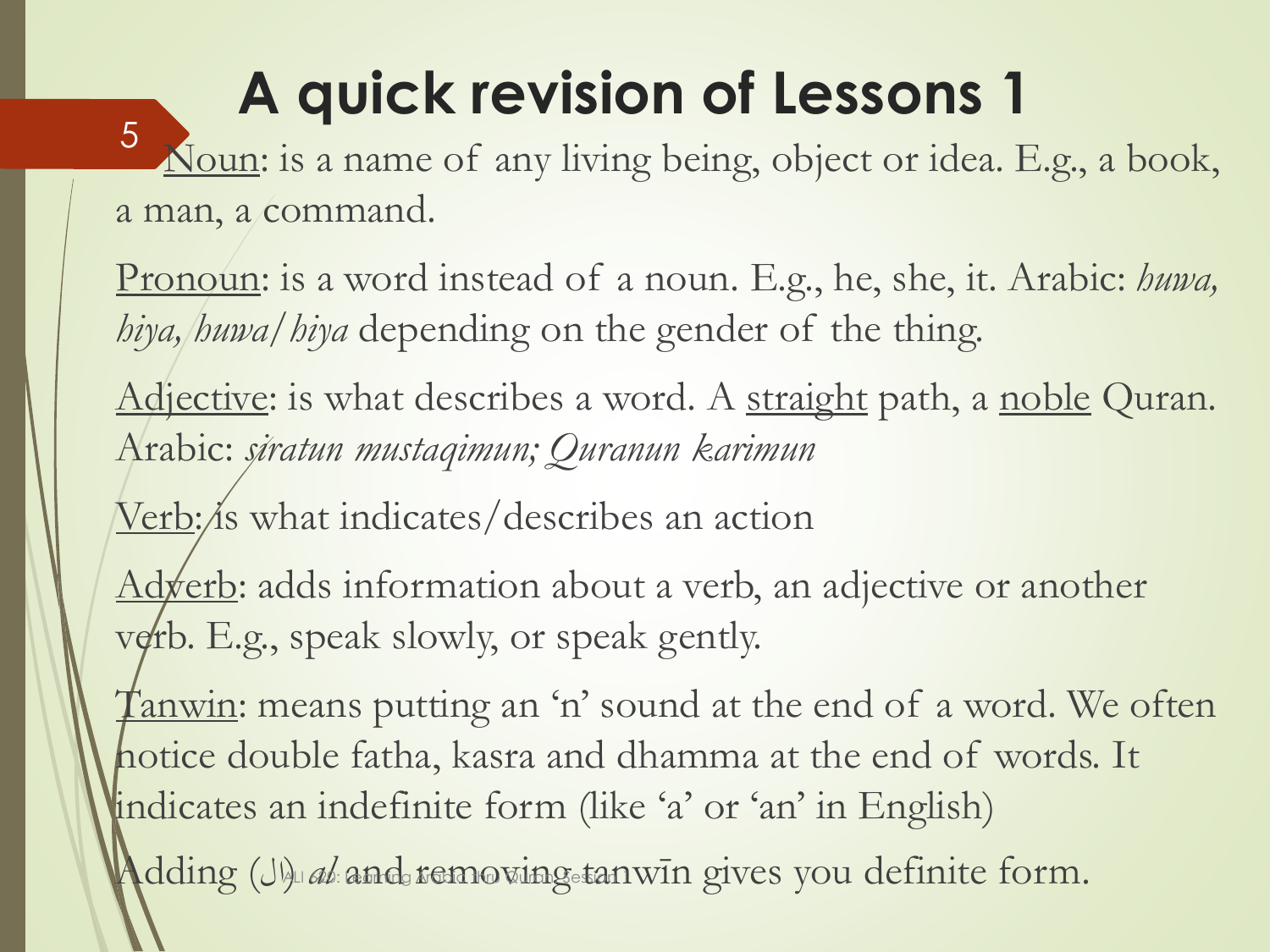### **A quick revision of Lessons 2** the default of a noun has double damma on the last letter. ، قُرْآنٌ، E.g., م ٌ بٌ،قَلَمٌ <u>ة</u><br>قا ٌ ا ،كِ  $\ddot{\lambda}$ ا :<br>الم<br>1 ، جَمِيْالٌ  $\frac{1}{2}$ ٌ مُّحَمَّلٌ، حَسَنٌ  $\overline{a}$ If you pause or stop then the last letter will take sākin/sukūn. ، كِتَابْ،قَلَمْ، قُرْآلُنْ، م<br>1<br>| م م <u>ً</u><br>قا م  $\frac{1}{2}$ ا :<br>الم م مُحَمَّدْ، حَسَنْ، جَمِيْلْ ه<br>4: م  $\overline{a}$ م Note sometimes sukūn does not appear on a letter. Indefinite nouns in Sūrat al-Fātiha ط ٌ ِصر ، ا  $\overline{z}$  $\bigcap$ بٌ، مَالِكٌ، يَوْمٌ م یا<br>۔ ؚ  $\lambda$ رب<br>' ، ر  $\bigcap$ م س م  $\overline{\mathcal{L}}$ ا Definite nouns in al-Fātiha .<br>.<br>. ْل َ م ، ا **ا** م حِ َّ ، الر  $\frac{1}{2}$ ه<br>4: اب<br>ا ، الرَّحْمنُ **ا** ، الشَّيْطَانُ، الرَّجِيْمُ  $\frac{1}{2}$  $\frac{1}{2}$ اَللّهُ، الشَّيْطَانُ، الرَّجِيْمُ، الرَّحْمِنُ، الرَّحِيْمُ، اَلْحَمْدُ، الْعَالَمِيْنَ، الْكِيْنُ، الصِّرَا<br>أَللّهُ، الشَّيْطَانُ، الرَّجِيْمُ، الرَّحْمِنُ، الرَّحِيْمُ، اَلْحَمْدُ، الْعَالَمِيْنَ، الْكِيْنِي ر<br>; ِ<br>س  $\frac{1}{2}$ ، الص .<br>。 ُهْدُ، الْعَالَمِيْنَ، الْدِّيْنُ، الصِّرَاطُ، ب<br>م ه يا: ِ<br>ب ل<br>ا ا<br>ا م م<br>م بُ، الضَّآلِيْنَ**َ** س<br>ل و ب<br>الله ، الْمَعْضُوْرِ<br>۱) الْمَعْضُوْر  $\frac{1}{\alpha}$ ل<br>ند  $\int_{0}^{1}$ 20 mile  $\frac{1}{2}$  $\frac{1}{2}$   $\frac{1}{2}$  $\frac{1}{2}$  $\frac{1}{2}$ بر **بر بر**<br>1  $\frac{1}{2}$  $\overline{\mathbf{S}}$ المُسْتَقِيمُ ) الْمَغْضُبُوْرِ)<br>ALI 620: Learning Arabic thru Quran, Session 1 ل<br>م 6

ا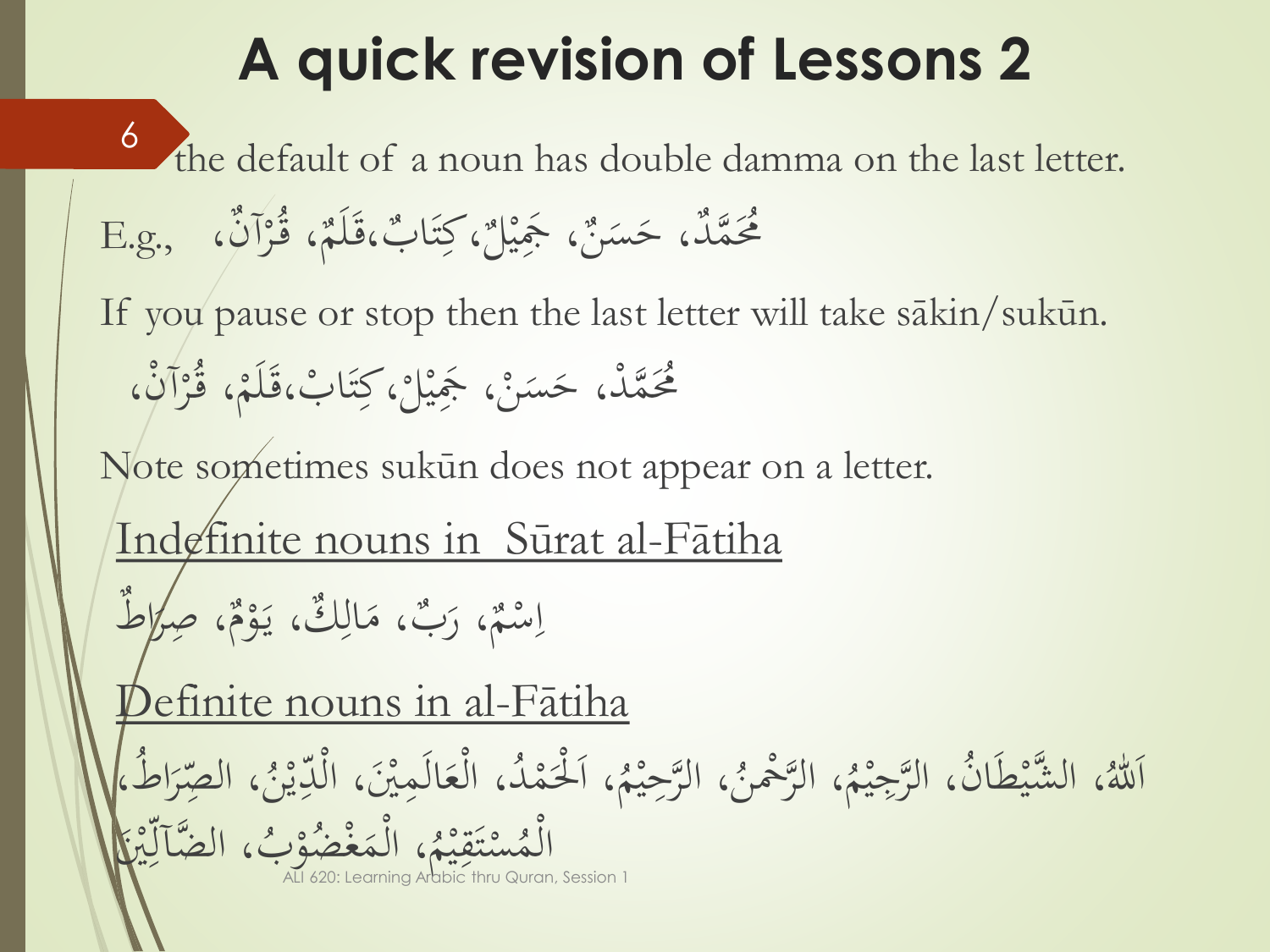# **A quick revision of Lessons 3**

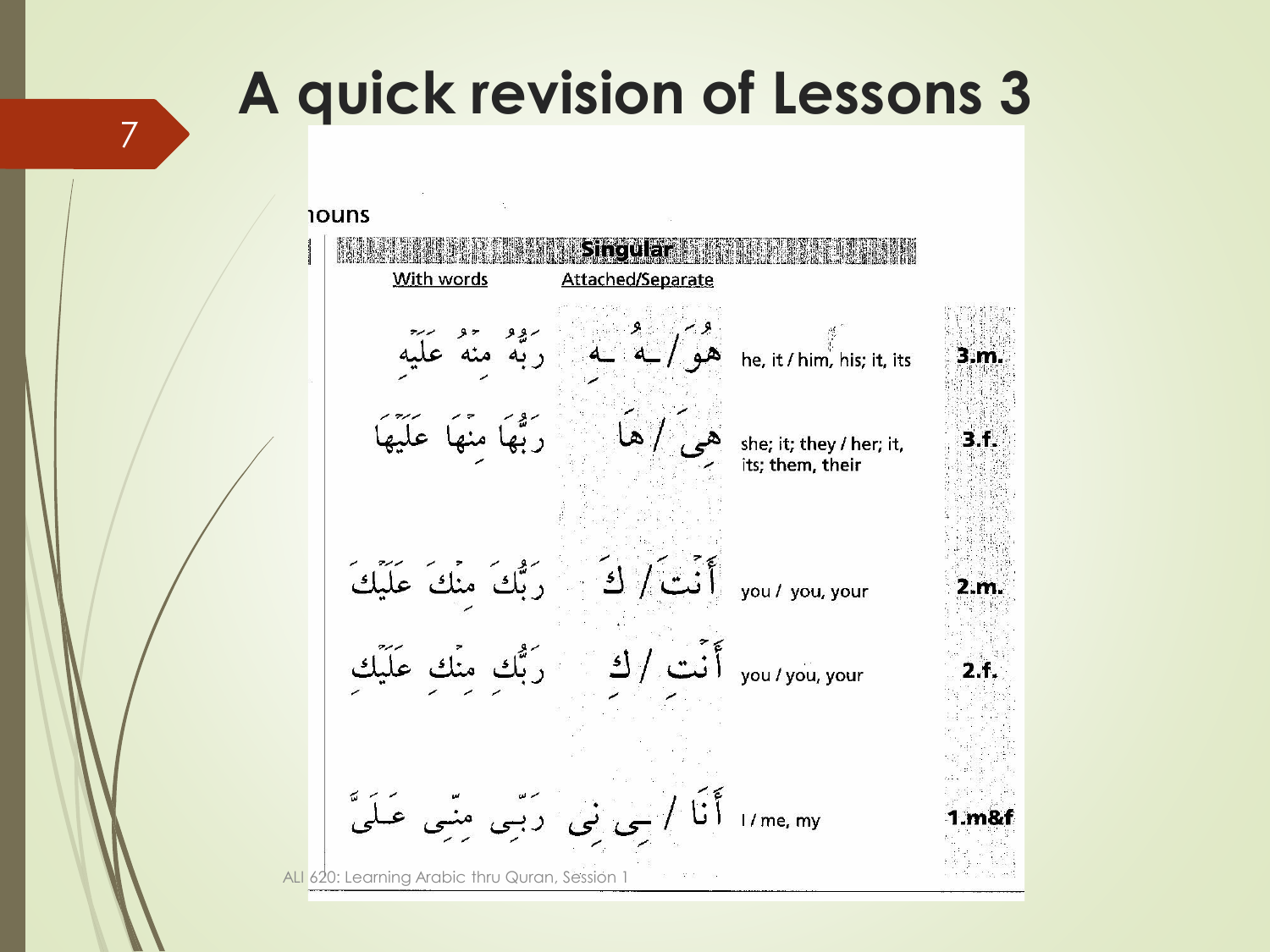## **A quick revision of Lessons 4**



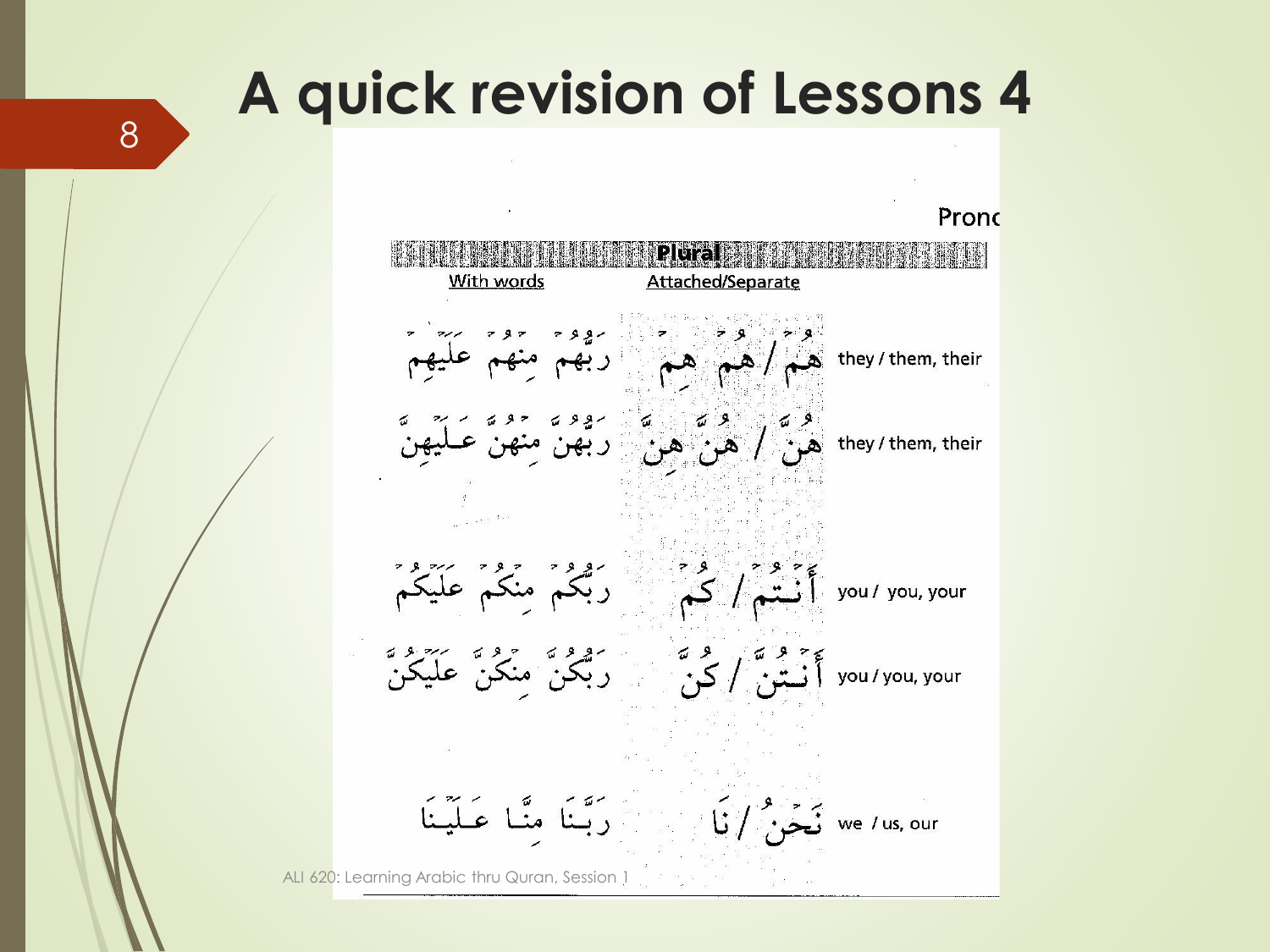### Pronouns highlighted in Q 36:1-20

بِسْمِ اللَّهِ الرَّحْمَٰنِ الرَّحِيمِ . يس 1 وَالْقُرْآنِ الْحَكِيمِ 2 إِنَّكَ لَمِنَ الْمُرْسَلِينَ<br>مَسْعَمَّا السَّامِينَ الرَّحِيمِ . يس 1 وَالْقُرْآنِ الْحَكِيمِ 2 إِنَّكَ لَمِنَ الْمُرْسَلِينَ م لز<br>ا ا ر<br>. م َ بر<br>ز  $\int$  $\overline{\mathbf{r}}$  $\frac{1}{2}$ م **△** لَمِنَ الْمُرْسَلِينَ 3 عَلَىٰ صِرَاطٍ ل<br>ا  $\ddot{\phantom{0}}$  $\frac{1}{2}$ ا ر<br>. ا<br>ـ ا<br>ا مُسْتَقِيمٍ 4 تَنْزِيلَ الْعَزِيزِ الرَّحِيمِ 5 لِتُنْذِرَ قَوْمًا مَا أُنْذِرَ آبَاؤُهُمْ<br>مَسْتَقِيمٍ 4 تَنْزِيلَ الْعَزِيزِ الرَّحِيمِ 5 لِتُنْذِرَ قَوْمًا مَا أُنْذِرَ آبَاؤُهُمْ ا<br>به  $\frac{1}{2}$  $\ddot{\lambda}$ برونه م **گ**ر م  $\overline{\phantom{0}}$ م ه<br>.<br>. ِيا۔<br>ہ  $\overline{\phantom{a}}$ ِ ن<br>ز  $\lambda$  $\lambda$ م )<br>,  $\overline{a}$ ه<br>.<br>. ِ<br>لُ ل م  $\frac{2}{3}$  $\overline{a}$ َ ُه ف م م هُمْ غَافِلُونَ 6 لَقَدْ حَقَّ الْقَوْلُ<br>جَمَعَ وَءَ صَحَفَ  $\frac{1}{2}$ م م َ عَلَىٰ أَكْثَرِهِمْ فَهُمْ بند<br>منا ا ب ى<br>ك م  $\mathbf{z}$ ֚֚֚֬ َ م مُمْ لَا يُؤْمِنُونَ<br>وُ و<br>مغرب  $\mathbf{a}$ م<br>م یا<br>۔ لَا يُؤْمِنُونَ 7 إِنَّا جَعَلْنَا فِي أَعْنَاقِهِمْ أَغْلَالًا فَهِيَ إِلَى الْأَذْقَانِ فَهُمْ السم<br>السم  $\ddot{\phantom{0}}$  $\int_{S}$ ند<br>م ن  $\frac{1}{2}$  $\frac{1}{2}$ ر<br>ند م م .<br>ك <u>ة</u> َ)، ∖. َ ة<br>ق  $\int_{\mathcal{L}}$ إ م **€** ه ڠۧمَحُونَ<br>م **م<br>م ∕** مُقْمَحُونَ 8 وَجَعَلْنَا مِنْ بَيْنِ أَيْدِيهِ<br>يَجْمَعُنَ يَجْمَعُ بِهِ مَعَ الْمَرْضَى ه<br>بر ر<br>∶ٌد  $\overline{a}$ ر<br>.<br>. مِنْ بَيْنِ أَيْدِيهِمْ سَدًّا وَمِنْ خَلْفِهِمْ سَدًّا فَأَغْشَيْنَاهُمْ<br>مَجْمِيدَ وَالْحَقَّامِينَ الْمَسْرَدِينَ وَالْمَرْسَى وَالْمَسْرَةِ وَالْمَسْرَةِ وَالْمَسْرَةِ وَالْمَسْرَةِ ب ما ا م  $\mathbf{A}$ م م .<br>.  $\mathbf{A}$ ہ<br>و  $\overline{a}$  $\ddot{a}$ م<br>مرا مبر<br>ت .<br>ك ىد<br>وا م **ه** اُه ند<br>ن ن فَهُمْ لَا يُبْصِرُونَ<br>يو م ِ م ه<br>به لَا يُبْصِرُونَ 9<br>ما ا<br>ما<br>بالا<br>بالا عَلَيْ ى<br>ك  $\zeta$ وَسَوَاءٌ عَلَيْهِمْ أَأَنْذَرْقَمُ أَمْ لَمْ تُنْذِرْهُمْ و<br>د ر<br>, َ م<br>ما ر<br>م م م ِ ه<br>.<br>^  $\sum_{i=1}^{n}$ مهم م<br>ا هُمْ لَا يُؤْمِنُونَ<br>1.4 و<br>م  $\mathbf{A}$ ممر<br>ر يُؤْمِنُونَ 10 إِنَّمَا تُنْذِرُ مَنِ اتَّبَعَ الذِّكْرُ<br>تَدَيَّنَ مُنْ أَنْهُمْ مُنْ اتَّبَعَ الذِّكْرُ بر<br>با  $\sum$  $\frac{1}{2}$ َم<br>ر ر<br>ا اِيَّمَا تُنْذِرُ مَنِ اتَّبَعَ الذِّكْرَ وَخَشِيَ الرَّحْمٰنَ<br>وَيَسَا تُنْذِرُ مَنِ اتَّبَعَ الذِّكْرَ وَخَشِيَ الرَّحْمٰنَ  $\frac{1}{2}$ ه<br>.<br>. إ :<br>|<br>|  $\frac{1}{2}$ ِ<br>و ر<br>، بَمَغْفِرَةٍ وَأَجْرٍ كَرِيمٍ  $\overline{a}$ م َ َ  $\ddot{a}$ م  $\ddot{\phantom{1}}$ ُ ِ<br>ڛ۠ۄۄ ر<br>. بَنَتْہ<br>من ا<br>بار<br>بار<br>-<u>ة</u> بِالْغَيْبِءِ فَبَشِّرْهُ بِمَغْفِرَةٍ وَأَجْرٍ كَرِيمٍ 11 إِنَّا  $\frac{1}{2}$  $\frac{1}{2}$ .<br>فر م  $\int_{\mathcal{L}}$ إ .<br>-<br>-نَّحْنُ نُحْيِي الْمَوْتَىٰ وَنَكْتُبُ مَا قَدَّمُوا .<br>.<br>. بر في<br>أ َ بر و م  $\sim$ م ي م **∕** دم َّ ا ق م ة<br>قا  $\lambda$ المباد المستقبل المستقبل المستقبل المستقبل المستقبل المستقبل المستقبل المستقبل المستقبل المستقبل المستقبل المس<br>والمستقبل المستقبل المستقبل المستقبل المستقبل المستقبل المستقبل المستقبل المستقبل المستقبل المستقبل المستقبل ا ْكُتُبْ مَا قَدَّمُوا وَآَثَ*ارَهُ*مْ<br>مُ م ا  $\frac{2}{\sqrt{2}}$ وَآثَارَهُمْ ۽ وَكُلُّ  $\overline{a}$ َ و<br>بر ي ٍ ِ بد **∕** في إِمَامٍ مُ  $\lambda$  $\int$ ُ شَيْءٍ أَحْصَيْنَاهُ فِي إِمَامٍ مُبِينٍ 12 وَاضْرِبْ لَهُمْ مَثَلًا أَصْحَابَ الْقَـ<br>موسوع الله عليه السياسية عليه الله عليه الله عليه عليه الله عليه الله عليه الله  $\ddot{\lambda}$ ر در  $\frac{1}{2}$  $\overline{\phantom{a}}$ م  $\zeta$ .<br>1 <u>ل</u><br>. َ م  $\tilde{\mathbf{r}}$  $\lambda$ م وَاضْرِبْ لَهُمْ مَثَلًا أَصْحَابَ الْقَرْيَةِ إِذْ جَاءَهَا الْمُرْسَلُهُ<br>عَيَدَهُ .<br>. م ا و<br>.  $\overline{a}$ ر<br>ما  $\lambda$ رْيَةِ إِذْ جَاءَهَا الْمُرْسَلُونَ م ِم<br>⊿  $\sim$  $\sim$ م  $\int_{S}$ إ  $\ddot{a}$ ں<br>: \ ما \$، م 13 إِذْ أَرْسَلْنَا إِلَيْ<br>\*  $\int$  $\frac{1}{2}$  $\overline{\mathcal{X}}$ م<br>ما م م  $\int_{S}$ إ  $\int\limits_{0}^{1}$ مِمُ اتْنَيْنِ فَكَذَّبُوا ب<br>ب اثْنَيْنِ فَكَذَّبُوهُمَا فَعَزَّزْنَا بِثَالِثِ فَقَالُوا إِنَّا إِلَيْكُمْ مُرْسَلُونَ<br>يَحْسَنُ فَكَنَّدُبُوهُمَا فَعَزَّزْنَا بِثَالِثِ فَقَالُوا إِنَّا إِلَيْكُمْ مُرْسَلُونَ  $\overline{\phantom{a}}$ اد<br>ا .<br>مر م  $\int$  $\int_{S}$  $\ddot{\hat{z}}$ شا<br>پر  $\tilde{\mathbf{r}}$ ب م<br>1<br>1  $\overline{a}$ ر<br>.  $\lambda$ مُّرْسَلُونَ 14 قَالُوا مَ*ال*ِأَنْتُمْ<br>مَسْتَقْفَلْتُ مَسْتَقْفَ  $\lambda$ <u>ة</u><br>قا م و<br>مند ز<br>ا إِلَّا بَشَرٌ مِثْلُنَا وَمَا أَنْزَلَ الرَّهْمَٰنُ مِنْ شَيْءٍ<br>نَمَدُّ مُسْلَمَ الْمَسْلَمَةِ مِنْ مَثَلَ الرَّبَّةُ مِنْ شَيْءٍ ند<br>ا ن ند  $\overline{\mathbf{a}}$  $\zeta$ م  $\mathbf{A}$ .<br>• ا وَمَا أَنْزَلَ الرَّحْمَٰنُ مِنْ شَيْءٍ إِنْ أَنْتُمْ إِلَّا تَكَذِبُونَ<br>مَدَي يَّا دُونَ مُنْ شَيْءٍ إِنَّ أَنْتُمْ إِلَّا تَكَذِبُونَ َٰ ز<br>بر .<br>د  $\lambda$ َ م  $\int$ م ت ز<br>ا و<br>بر ِ إِلَّا تَكْذِبُونَ 15 قَالُوا رَبُّنَا يَعْلَمُ إِنَّا ٽ<br>ٽ َ ة<br>ق ند<br>سنڌ ن  $\int$ إ **ا** يَعْلَمُ إِنَّا إِلَيْكُمْ م یا:<br>ہ م<br>م  $\int$ إ م وْسَلُونَ<br>گ  $\overline{\phantom{0}}$ م  $\lambda$ لَمُرْسَلُونَ 16 وَمَا عَلَيْنَا إِلَّا الْبَلَاغُ الْمُبِينُ<br>يَرْسَعُ لَّهُ يَرْسَعُ مَثَلِ الْمُبَيِّنَ  $\frac{1}{2}$ ا<br>ا  $\lambda$ و<br>ر  $\ddot{\cdot}$ بد إِلَّا الْبَلَاغُ الْمُبِينُ 17 قَالُوا إِنَّا تَطَيَّرْنَا بِكُمْءٍ لَئِنْ لَمْ تَنْتَهُوا لَنَرْجُمَّنَّكُم<br>10 - فَلَمَّةٍ مِنْ سَبْحَ وَلَمْ يَحْسِنُ وَلَمْ يَحْسِنُ مَنْ يَوْسَ مِنْ تَنْتَهُوا لَنَرْجُمَّنَّكُم م  $\ddot{\cdot}$ بدبد ل<br>ا م  $\int_{S}$ نه<br>ه نا<br>، ِ<br>بِ م م ن<br>ٽ  $\sum_{i=1}^{n}$ م ِ<br>پر ر<br>. م وَلَيَمَسَّنَّكُمْ مِنَّا  $\frac{1}{2}$ َ م  $\mathfrak{g}$ بٌ أَلِيمٌ ؚ عَذَابٌ أَلِيمٌ 18<br>و ا<br>ا ر<br>ر ر وا طَائ ُ ال ق ُكم ع م ُكم ۚ ر ُ كِ ذ ن ُمت أَئ ۚ ل م ُ أَن ُس م وّاً<br>لبا ة<br>قا م الم<br>ا  $\lambda$ م م م ِ<br>پُل م ب<br>. ب م و<br>تە .<br>ن م  $\bigcap$ قَوْمٌ مُسْرِفُونَ 19 م ة<br>قا ٌ يَسْعَىٰ قَالَ يَا قَ<br>  $\ddot{\ddot{\bm{x}}}$ ة<br>قا ا<br>ا م ر که: ل وَجَاءَ مِنْ أَقْصَى الْمَدِينَةِ رَجُلٌ يَسْعَىٰ قَالَ يَا قَوْمِ اتَّبِعُوا الْمُرْسَلِينَ<br>الْمَدَّاسُ الْمَدَّاسُ يَسْعَىٰ قَالَ يَا قَوْمِ اتَّبِعُوا الْمُرْسَلِينَ  $\ddot{a}$  $\ddot{\lambda}$  $\overline{a}$  $\triangle$ م ما<br>ما م  $\mathbf{a}$  $\overline{\phantom{a}}$  $\sim$ ِ  $\overline{\phantom{a}}$ ر<br>ر ِم<br>م م وا ال ل<br>ا ار<br>ا ع َّ ات م و 20 ِ<br>ِ مُ ب ्<br>। م

ALI 620: Learning Arabic thru Quran, Session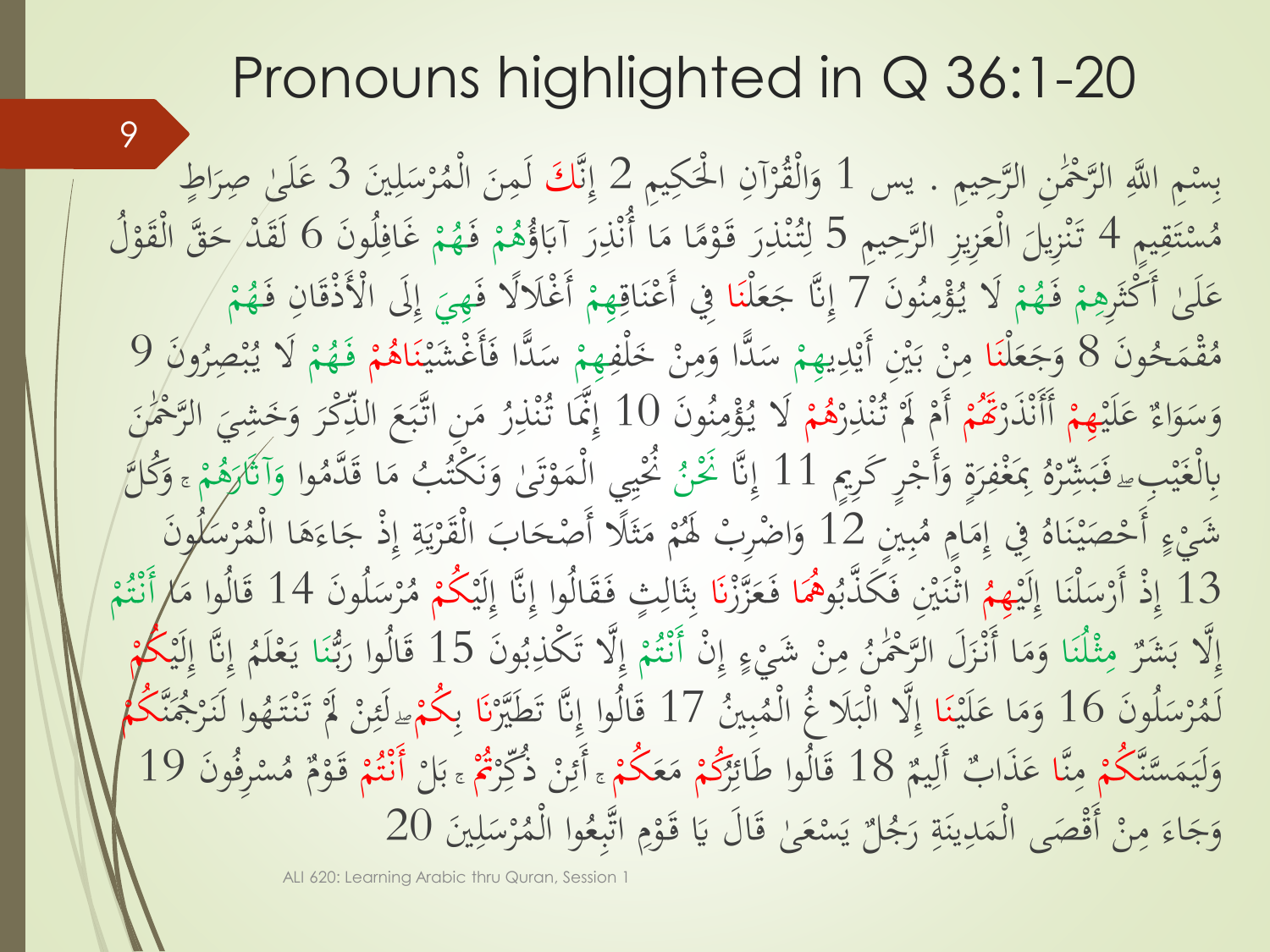# Dual pronouns highlighted in 7:20 - 22

### 10

َ فَوَسْوَسَ <mark>لَهُمَا</mark> م َ ै।<br>प <mark>َلَّٰهَا</mark> الشَّيْطَانُ لِيُبْدِيَ<br>ا  $\overline{\mathcal{L}}$  $\overline{a}$  $\ddot{\cdot}$ ه<br>به  $\frac{1}{2}$ الشَّيْطَانُ لِيُبْدِيَ <mark>لَهُمَا</mark> ا<br>ا <mark>े</mark> <mark>َلَّٰهُمَا</mark> مَا وُورِيَ عَـ <u>ء</u>  $\sum_{i=1}^{n}$ ُہ<br>ا مَا وُورِيَ عَنْ<mark>هُمَا</mark>  $\mathbf{A}$ م ्<br>प ै। टि ه<mark>ُمَا</mark> مِن سَوْآقِمَا وَقَالَ مَا <mark>كَاكُمَا</mark> رَبُّكُ<mark>مَا</mark> عَنْ  $\lambda$ ة<br>قا َ  $\begin{array}{c} \bullet \\ \bullet \\ \bullet \end{array}$ م  $\overline{a}$  $\mathbf{a}$ े<br>प  $\overline{\phantom{a}}$ े<br>प م هُٰذِهِ الشَّجَرَةِ إِلَّا أَن تَكُو<mark>نَا</mark> مَلَكَ<mark>ّيْنِ</mark> أَوْ تَكُو<mark>نَا</mark> مِنَ الْخَالِدِينَ ﴿٢٠﴾ إ ر<br>ا  $\mathcal{S}$  $\overline{a}$  $\frac{1}{2}$ **a**  $\mathcal{L}$ الإ<br>ا ر:<br>ن م <u>َ</u><br>ا  $\mathbf{A}$  $\ddot{\phantom{0}}$  $\overline{a}$ ِ لزا<br>ا ا  $\ddot{\phantom{0}}$ 

20. Then Satan tempted them, to expose to them what was hidden from them of their nakedness, and he said, 'Your Lord has only forbidden you from this tree lest you should become angels, or lest you become immortal.'

َسَ ا َ ق َ و ا َ م ُ لَ ّن ه ِ ِ إ ا َ ُكم َي ِص ِح َّا الن َ ن لَم ﴿٢١﴾ ِ

21. And he swore to them, 'I am indeed your well-wisher.'

فَدَلَّاهُمَا بِغُرُورٍ ۦ فَلَمَّا **∫** ل<br>ا <u>ة</u> ر<br>ا بِغُرُورِ ء<sub>َ</sub> فَلَمَّا <mark>ذَاقَا</mark> الشَّجَرَةَ بَدَتْ <mark>لَهُمَا لَمَوْآَهُمَا وَطَفِقَا يَخْصِفَانِ عَلَيْهِمَا</mark> مِن وَرَقِ الْمُنَّةِءِ<br>فَمَرْ أَيْرَ ءَبِرِدِ السَّجَرَةُ بَدَتْ لَهُمَا لَمَوْآَهُمَا وَطَفِقَا يَحْصِفَانِ ع ِ<br>ب <u>َةً</u><br>ا ب<br>|<br>| ر<br>ر  $\sum$ े<br>प <mark>ِھ</mark><br>و م <mark>ب</mark><br>و ।<br>द  $\frac{1}{\sqrt{2}}$ <u>َمُ</u> م المستخدم المستخدم المستخدم المستخدم المستخدم المستخدم المستخدم المستخدم المستخدم المستخدم المستخدم المستخدم المستخدم المستخدم المستخدم المستخدم المستخدم المستخدم المستخدم المستخدم المستخدم المستخدم المستخدم المستخدم المس ا<br>ا ै।<br>प  $\ddot{a}$ ا<br>مراجع ِرِ<br>د َ  $\mathbf{A}$ َ وَ<mark>نَادَاهُمَا</mark> رَبَّهُمَا **∫** ا َ ै।<br>प <mark>گ</mark> رَبُّهُمَا أَلَمْ أَهْ<mark>ْكُمَا</mark> عَن تِلْ<mark>كُمَا</mark> الشَّجَرَة وَأَقُل لَّكُمَا إِنَّ الشَّيْطَانَ لَكُ<mark>مَا</mark> عَدُوٌّ مُّبِينٌ ﴿٢**٣**﴾ ر<br>ا  $\hat{a}$ ै।<br>प  $\overline{\mathcal{X}}$ ِ<br>ِلَا ै।<br>प ر<br>(  $\sim$ َ ै।<br>प  $\int$ ै।<br>प  $\ddot{\cdot}$ 

22. Thus he brought about their fall by deception. So, when they tasted of the tree, their nakedness became exposed to them, and they began to stitch over themselves with the leaves of paradise. Their Lord called out to them, 'Did I not forbid you from that tree, and tell you, "Satan is indeed your manifest enemy?"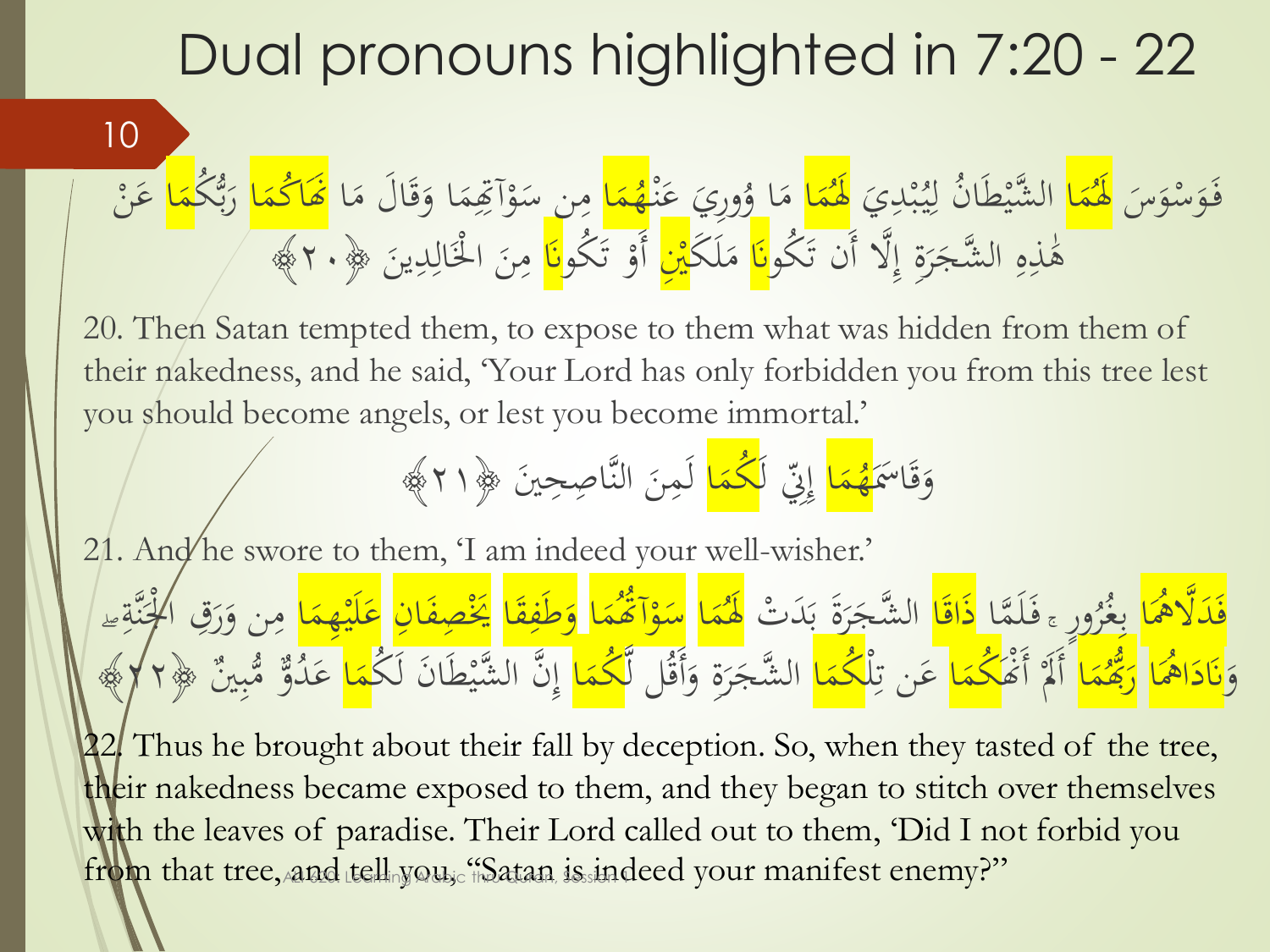### Attached pronoun with noun ت ن ِ ب  $\overline{a}$

بِنْتُ رَسُوْلِ اللهِ B<mark>int = d</mark>aughter. Sayyida Fatima was known as

| <b>Plural</b>                       | <b>Dual</b>                     | Singular                               | person                    |
|-------------------------------------|---------------------------------|----------------------------------------|---------------------------|
| ۪ؠڹ۠ٮؘؙۛۿؙۭ۠ۿۨ<br>Their<br>daughter | بنْتُهُمَا<br>Their<br>daughter | بنْتُهُ<br><b>His</b><br>daughter      | $3rd$ ,<br>masculine      |
| بِنْتُهُنَّ<br>Their<br>daughter    | بنْتُهُمَا<br>Their<br>daughter | 3rd, بِنْتُهَا<br>daughter             | Her feminine              |
| بِنتُكُمْ<br>your<br>daughter       | بِنتُكُمَا<br>Your<br>daughter  | ؖؠڹ۠ٛؾؙڬٙ<br>daughter                  | $2nd$ ,<br>Your masculine |
| بِنتُكُنَّ<br>Your<br>daughter      | بِنتُكُمَا<br>Your<br>daughter  | ِ 2 <sup>nd</sup> , بنتُكِ<br>daughter | Your feminine             |
| بِنتُنَا<br>Our<br>daughter         | بِنتُنَا<br>Our<br>daughter     | َ بِنتِيْ<br>My<br>daughter            | $1st$ . M & F             |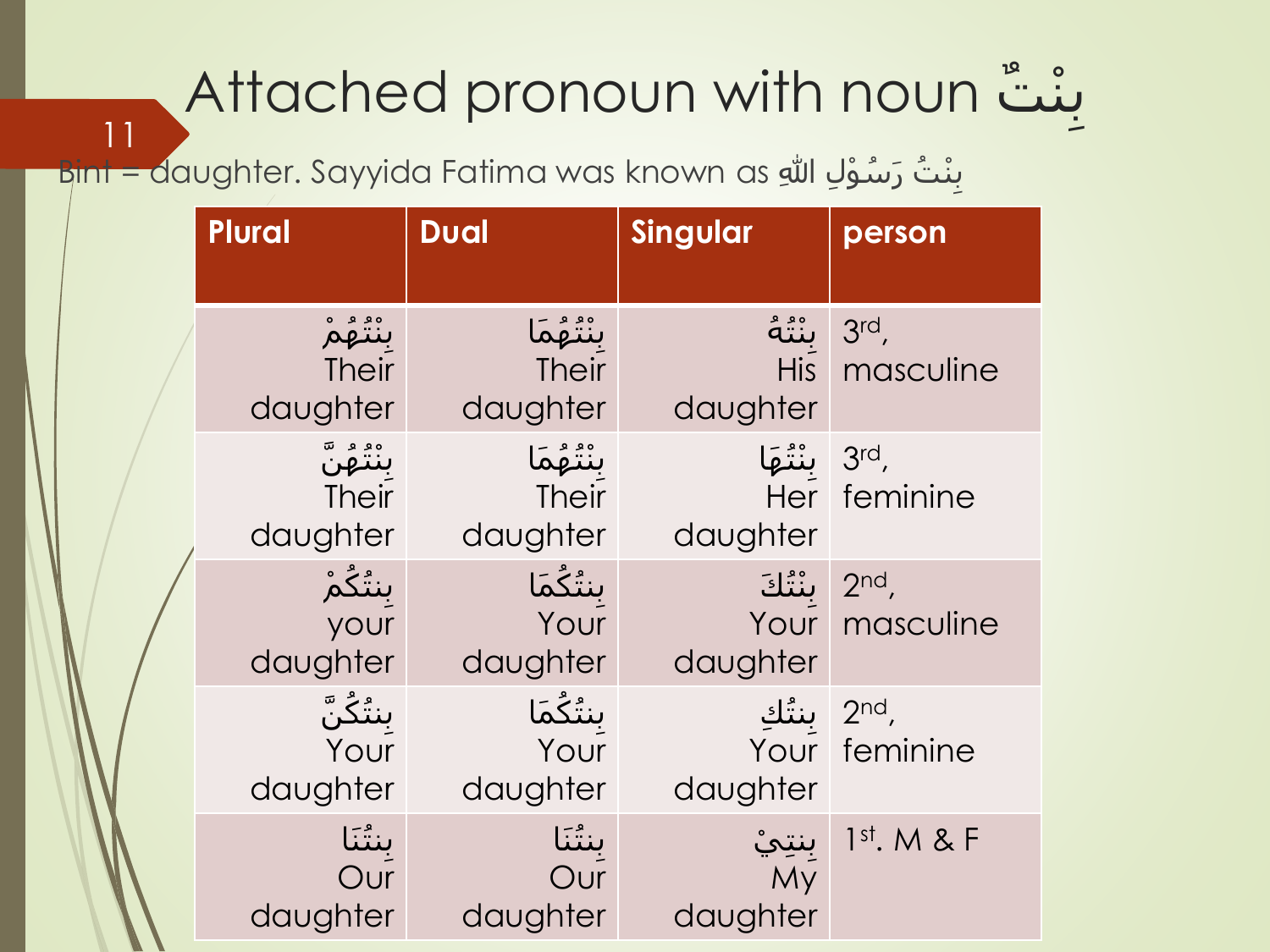# **Literal translations of pronouns**

### In the previous we translated

12

بِنْتُهُمَا $\neq$  their daughter, but it should be the daughter  $\ddot{\bullet}$ the two, say daughter of a couple

َما ,Similarly ُ تك ُ ِن ب means the daughter of two of you instead of their daughter.

literally means the daughter of men folk بِنْتُهُمْ  $\frac{1}{2}$  $\ddot{\bullet}$ ن ه ُ ت ُ ن ِ ب means the daughter of women folk  $\frac{1}{2}$ م ُ تك ُ ِن ب means the daughter of you, o men folk  $\frac{1}{2}$ ن ُ تك ُ ِن ب means the daughter of you, o women folk Also, بِنْتُكَ means your oh man daughter oh men and  $\overline{a}$ بِنتُكِ means your daughter, oh woman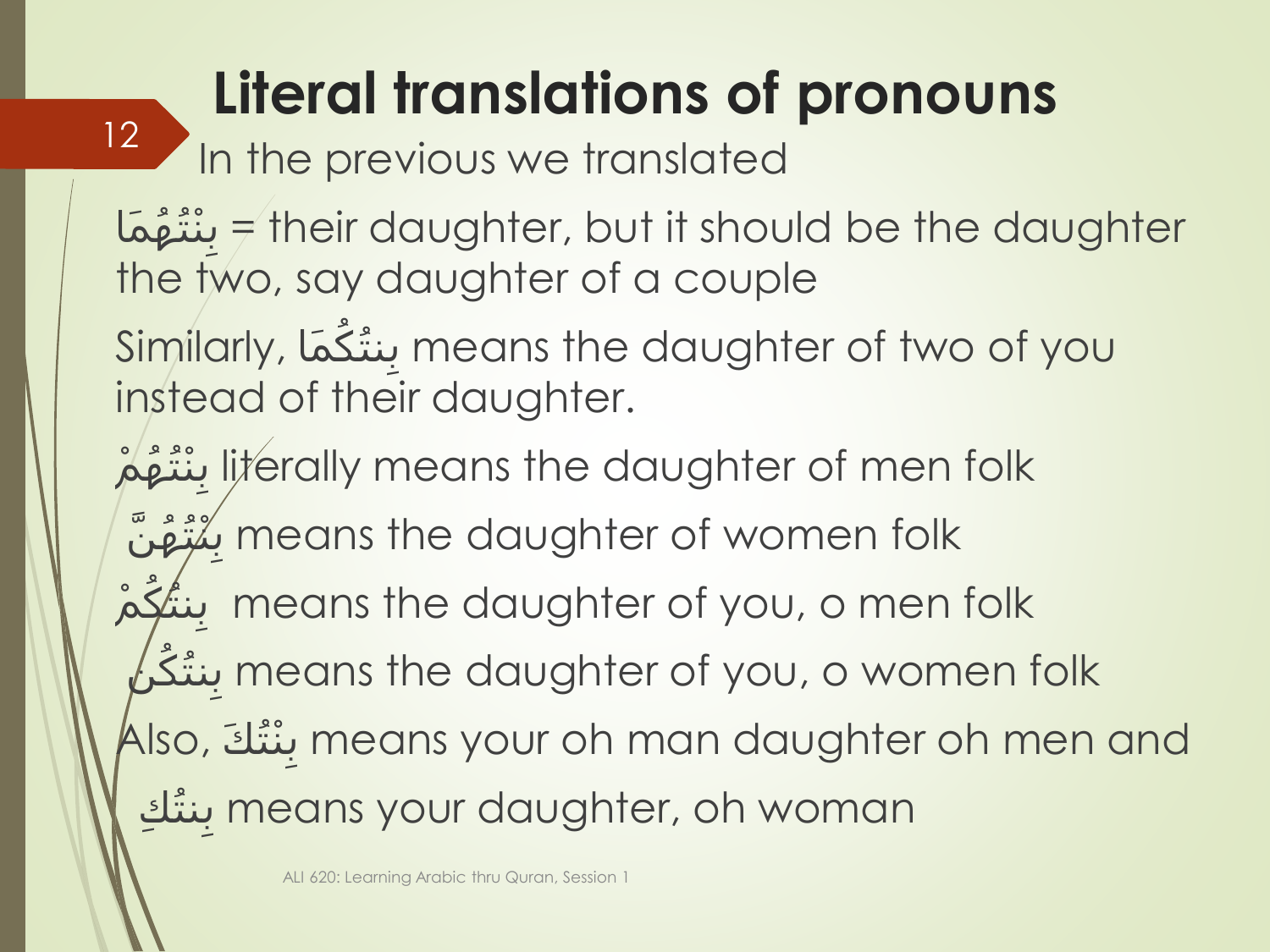

ALI 620: Learning Arabic thru Quran, Session 1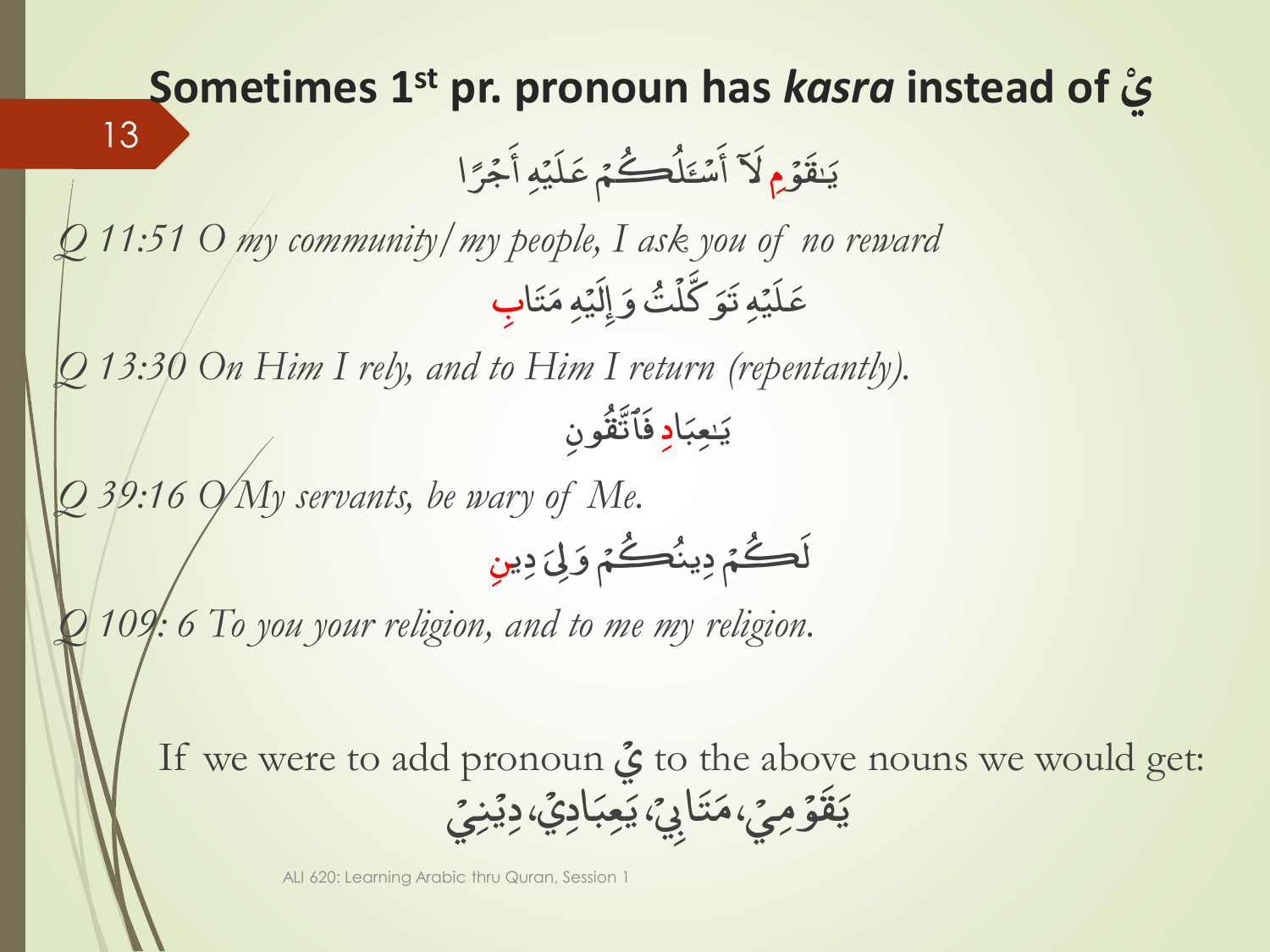## Attached pronouns with verb  $\vec{v}$

| 14 | <b>Plural</b>                                         | <b>Dual</b>                                             | <b>Singular</b>                                                | person               |
|----|-------------------------------------------------------|---------------------------------------------------------|----------------------------------------------------------------|----------------------|
|    | ؘتَرَكَهُمْ<br>He left men                            | ِ تَرَكَٰهُمَا<br>He left two<br>males                  | َ تَرَكَٰهُ<br>He left him                                     | $3rd$ ,<br>masculine |
|    | ڗۘٙڬؖۿؙڹۜ۠<br>He left<br>women                        | ِ تَرَكَهُم <u>َ</u> ا<br>He left two<br>females        | ,3rd تَرَكَّهَا<br>He left her feminine                        |                      |
|    | ِ تَرَكَكُمْ <b>لَ</b><br>He left you<br>$(O$ men $)$ | ؘتَرَكَكُمَا<br>He left you<br>(o two<br>males)         | تَرَكَكَ<br>He left you   masculine<br>(o male)                | $2nd$ ,              |
|    | ؚڗۘٙڮٙػؖٮ۠ۜ<br>He left you<br>(O women)               | <u>تَرَكَكُمَا</u><br>He left you<br>(o two<br>females) | .2 <sup>nd</sup> لَرَكَك<br>He left you feminine<br>(o female) |                      |
|    | تَرَكَنَا<br>He left us<br>(two or<br>more)           |                                                         | تَرَكَنِيْ<br>He left me                                       | $1st$ . M & F        |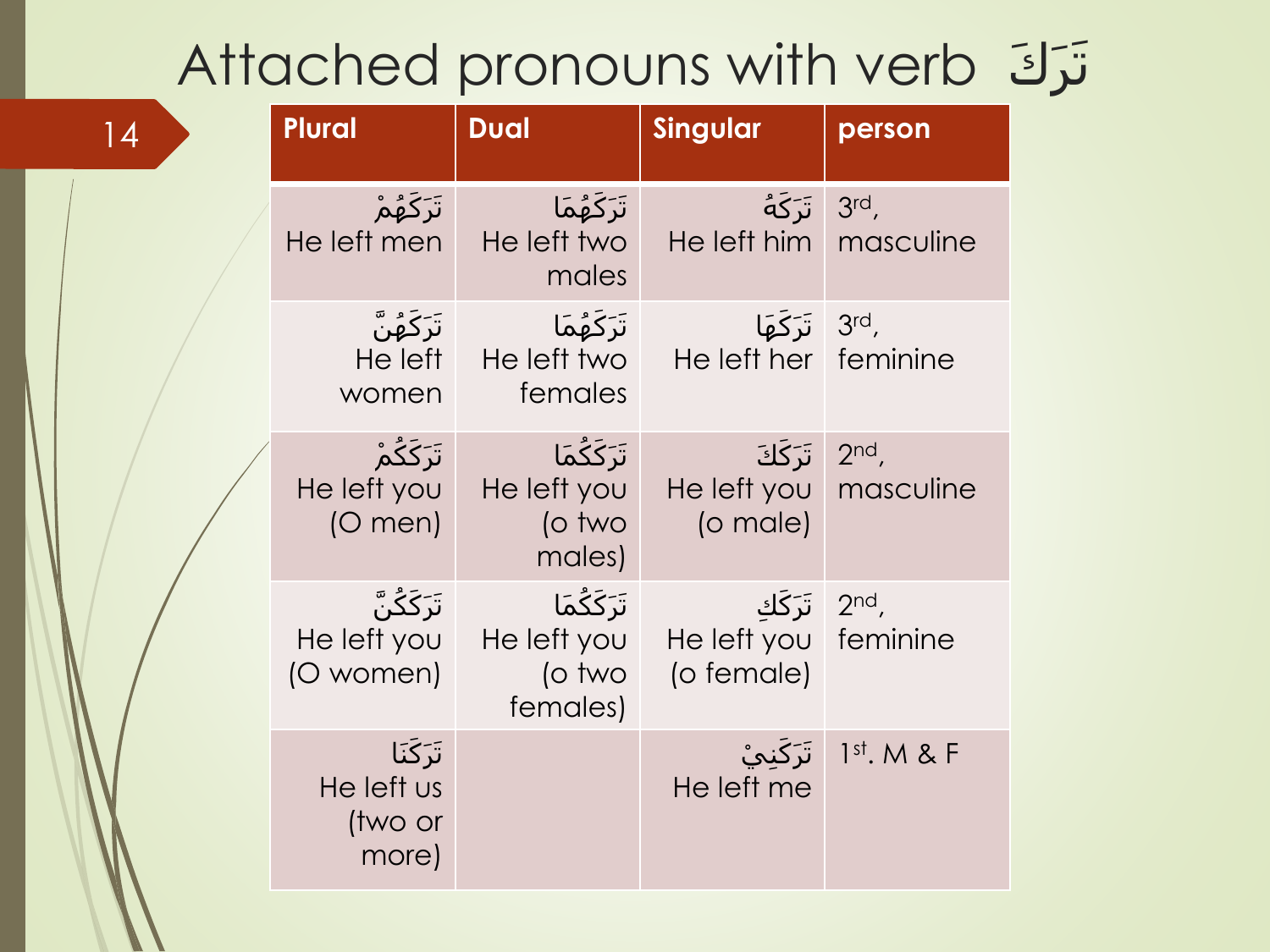### **Sometimes 1 st pr. Pronoun has ن instead of ِ ن**  ل<br>ا یَّـٰیَ ا يَّ<br>يا َ وَ إِيَّنِهَ فَأَدْ هَنُو **پ** ب **A** ه  $\overline{\phantom{a}}$ فَأَرَهَبُونِ *Q 2:40 And to Me alone, so you (all) fear Me* ُ أجيبُ ة<br>م ة َ و  $\overline{\phantom{a}}$ ع َ دَعْوَةَ ٱلدَّاعِ إِذَا دَعَا َ ع َ دَعَانِ *Q 2:186 I answer the supplicant's call when he calls Me* و **ائر** متع<br>اتقا َ وَ ٱتَّفُونِ يَتَأَوْلِي ۟ ٰٓ ٰـ  $\ddot{ }$ يَتَأَوْلِي ٱلْأَلْبَنبِ  $\ddot{\cdot}$ بر  $\frac{1}{2}$ ل َ  $\frac{1}{2}$ ٱْل *Q 2:197 So fear me, O the folk of wisdom/those who pay heed.* َلَا نُغُنِ L<br>C تُغُنِ عَنِّى َ عَنّى شَفَيْعَتْهُمْ .<br>أ ور<br>شهر َ ٰـع َ ف ن<br>ن ر<br>شَفَيْخَتْهُمُ شَبِيًّا ي ن<br>ن شَيْئًا وَلَا َ وَلَا يُنقِذُو ب<br>ا ؽڹقِذَونِ 36:23 Their intercession will not avail me, nor can they save me. If we were to add pronoun ي to above verbs we will get: و **پ** ب **A** ه  $\overline{\phantom{a}}$ ٱر <u>ة</u> ف  $\overline{\phantom{a}}$  $\sum_{i=1}^{n}$ نْ، ا َ ع د<br>ا د  $\overline{\phantom{a}}$  $\sum$ ذِيْءَ ٱتَّنْفَو <u>ئ</u> متع<br>اتقا َ و  $\overline{\phantom{a}}$  $\sum_{i=1}^{n}$ ن، , قِذَوۡ , ن  $\ddot{\cdot}$ ي  $\overline{\phantom{a}}$  $\sum_{i=1}^{n}$ ن<br>ني ALI 620: Learning Arabic thru Quran, Session 15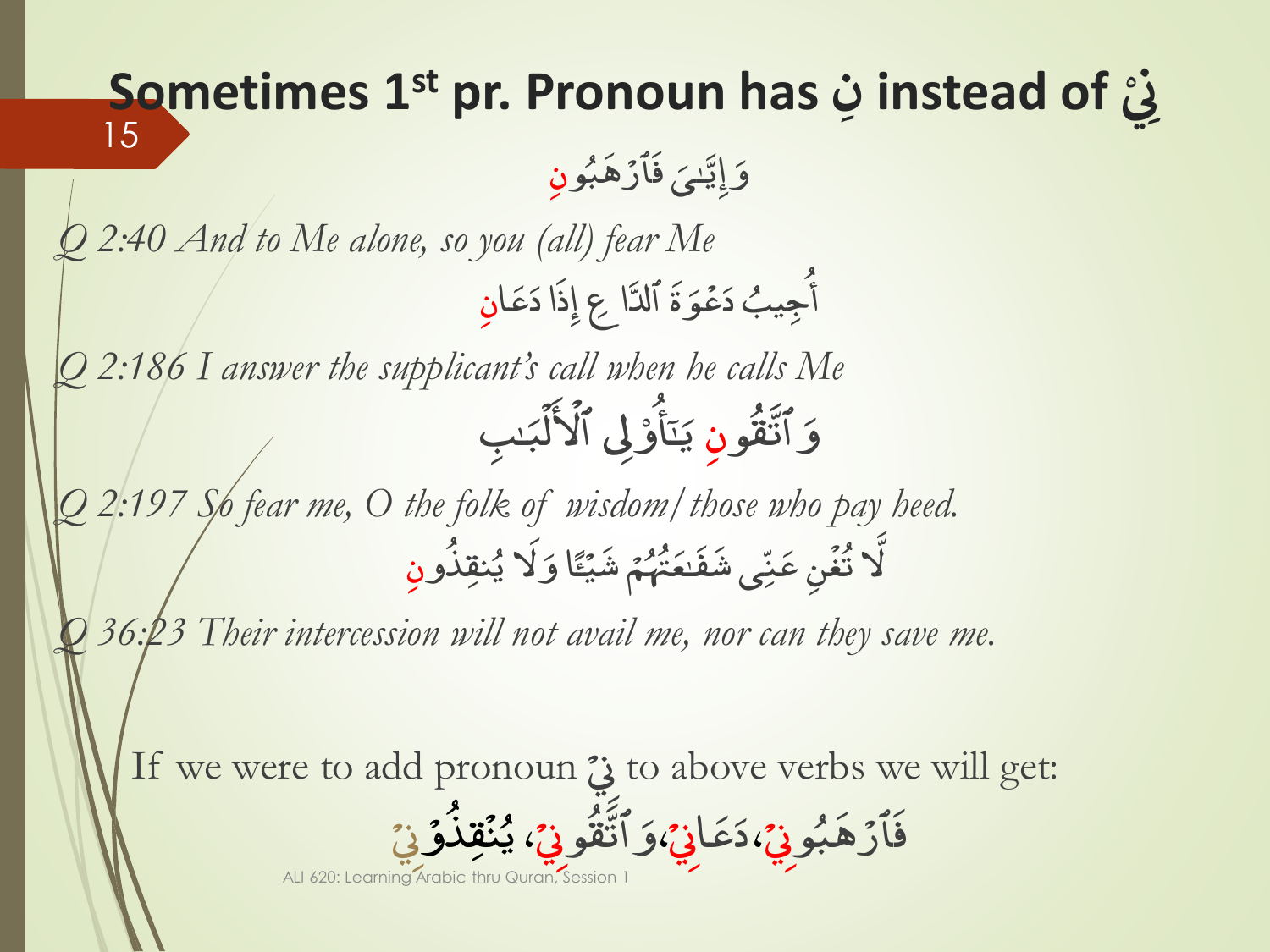### attaching nouns & pronouns to prepositions



1. Prepositions are followed by nouns or pronouns, and not by verbs. عَلَى صِرَاطٍ، فِي أَعْنَاقِهِمْ، إِلَى الأَذْقَانِ، بِالْغَيْبِ، مِنْ شَيْءٍ، لِمُسْتَقَرِّ، عَنْهَا، عَنْ ذَ  $\ddot{\mathbf{r}}$ ه<br>په .<br>فر م ة<br>ق  $\int$ م <u>:</u>  $\ddot{\lambda}$ ن م  $\frac{1}{2}$  $\overline{)}$ ر<br>. **ک** م َ م **ک** ٍ،<br>پُ مِنْ شَيْءٍ، لِمُسْتَقَرٍّ، عَنْهَا، عَنْ نَفْسٍ  $(2.48)$  $\ddot{\lambda}$ م ِ  $\zeta$ .<br>.<br>.  $\overline{\phantom{a}}$ .<br>م 2. When a noun is preceded by a preposition, it changes the vowel sign on the last letter takes *kasra* instead the default *damma* vowel. عَلَى on account of preposition مُحَمَّدٍ becomes مُحَمَّدٍ account of preposition مَحَمَّدٌ ى<br>ك 3. When third person masculine pronouns are preceded by a preposition, it changes the *damma* on *haa* ( $\triangle$ ) to *kasra* in some cases. م نہ<br>م م<br>ھم، لَهُ، لَهُ ه ن ، م م  $\mathbf{A}$ ام<br>ا بِي بِهِمْ، مِنْهُ، مِنْهُم، لَهُ، لَهُ، عَنْهُ، عَنْهُ، عَنْهُمْ، فَ م ه<br>نم  $\mathbf{A}$ م ِ ِ<br>ب ب َ م **€** ه ن ، ع م **ک** ام<br>ا ، عَنْهُ، عَنْهُمْ، فَيْهِ، فِيْهِمْ م ه<br>م **ک** م  $\ddot{\cdot}$ ه<br>به ِ ِ  $\ddot{\cdot}$ ه<br>به 4. *Alif maqsoora* (ى (in prepositions *ilaa* (لَإ ( and '*alaa* (لى ع (get changed

َ to *yaa* (ي) when attached to a pronoun.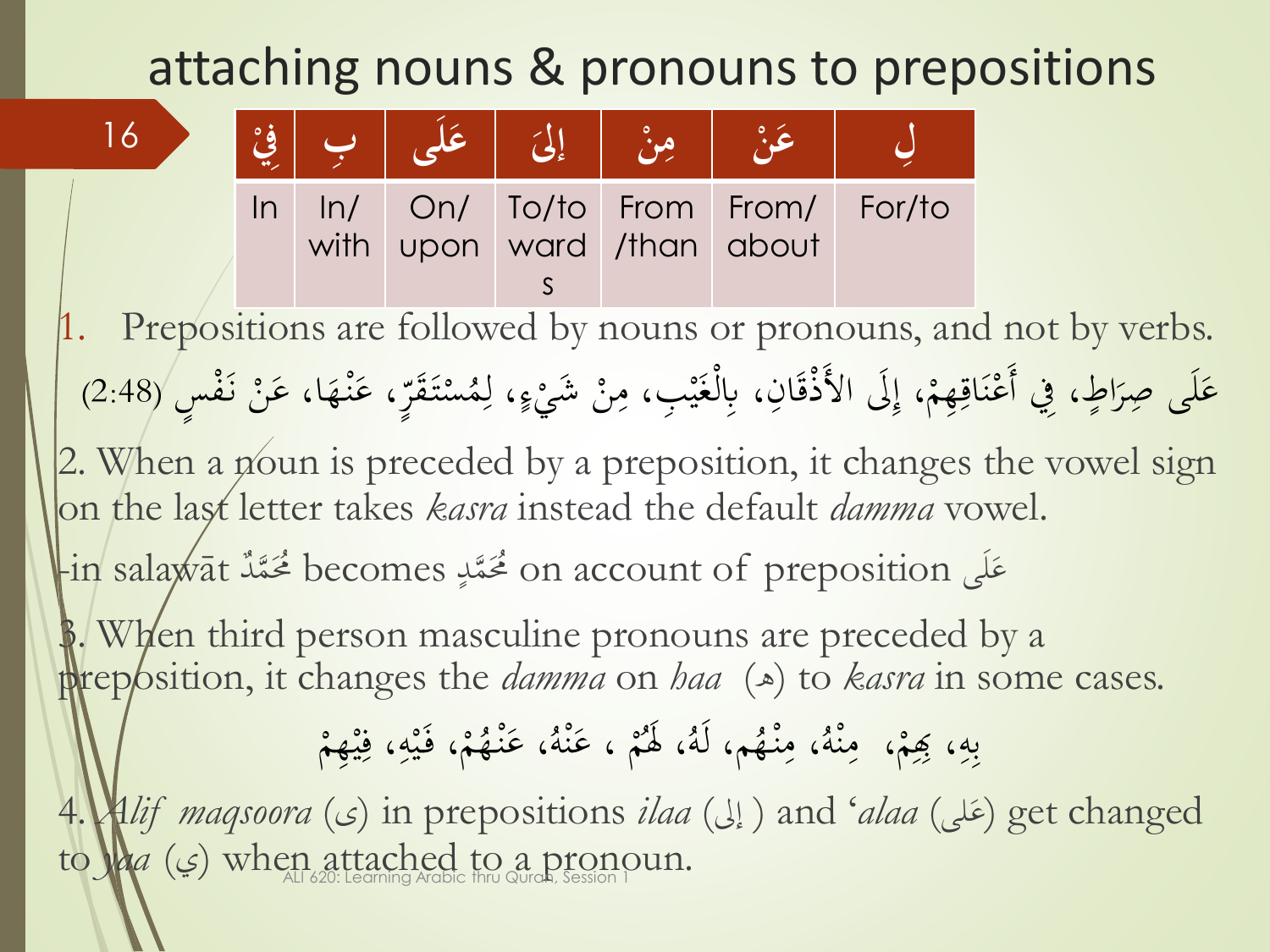### **Prepositions before nouns in al-dahr/al-insan** بِ<mark>سْمِ</mark> اللَّهِ الرَّحْمَٰنِ الرَّحِيمِ ۖ هَلْ أَتَىٰ <mark>عَلَى الْإِنسَانِ </mark>حِينٌ <mark>مِّنَ الدَّهْرِ لَ</mark>ا يَكُن شَيْئًا مَّذْكُورًا ﴿١﴾ إِنَّا خَلَقْنَا ﴿ 17 ا<br>ا ِ ا<br>ا م  $\frac{1}{\sqrt{2}}$ <mark>ء</mark> <u>َ</u> ِ<br>م ر<br>ا ء<br>م ∕م<br>م  $\ddot{\cdot}$ يا<br>. ي م ن .<br>م .<br>أ  $\int$ إ الْإِنسَانَ <mark>مِن نُّطْفَةٍ أَمْشَاجٍ نَّبْتَلِيهِ فَجَعَلْنَاهُ سَمِيعًا بَصِيرًا ﴿٣﴾ إِنَّا هَدَيْنَاهُ السَّبِيلَ إِمَّا شَاكِرًا وَإِمَّا كَفُورًا ﴿٣﴾ إِنَّا<br>نُمُونِ اوْجَرَتْ الْمَجْمَعَةِ الْمَشَاجِ نَّبْتَلِيهِ فَجَ</mark> بد<br>.. ا<br>قم ِ<br>ِم  $\overline{\phantom{0}}$  $\ddot{\cdot}$ **ء** ا<br>ا ِ ِ<br>با  $\ddot{\lambda}$ ت **بر**<br>.  $\ddot{\cdot}$ ر<br>. ب<br>.  $\int$ إ و<br>پ ر<br>- $\int$ إ  $\overline{\phantom{0}}$  $\ddot{\cdot}$  $\frac{1}{\sqrt{2}}$ ن ر<br>ا ل<br>ا  $\int$  $\frac{1}{2}$  $\int$ إ :<br>نا َ مدَّن أَع ِرين مل َكاف ل ا ّي ع س ال و مغََل أَ و ل ََلسِ س ﴿٤﴾ وَن ُ َ مشر ار ر ن امْلَب َّ س ِ ن َك إ أم ٍ م َن م َكا ور ُ َكاف ا ه ت م <u>َ</u> <u>،</u> ِ را<br>. ِ  $\overline{\phantom{0}}$ َ َ ے<br>ہ  $\overline{\phantom{0}}$ ب ر<br>. ي ر<br>. ر<br>. ب<br>ء ्<br>∧  $\mathbf{A}$ ا ر<br>. َ م<br>ا زَالْجُهَا كَافُورًا ﴿وَ﴾ عَيْنًا يَشْرَبُ<br>وَيْقُومُ مِنْ تَدَيْنَ لَئَمَ َ  $\ddot{\cdot}$ ≈<br>مذ  $\ddot{\cdot}$ َ ا  $\frac{1}{2}$ رُونَهَا تَفْجِيرًا<br>پَرِ عَمَّ فَجْرُو ا<br>بر<br>ب يا<br>. بِمَا عِبَادُ اللَّهِ يُفَجِّرُوهَا تَفْجِيرًا ﴿5﴾ يُوفُونَ<br>مَسْلَمَ اللَّهِ يُفَجِّرُوهَا تَفْجِيرًا ﴿5﴾  $\ddot{\cdot}$ بد <u>ب</u><br>. يُوفُونَ <mark>بِالنَّذْرِ</mark> وَيَخَافُونَ يَوْمًا كَانَ شَرُّهُ مُسْتَطِيرًا ۞» وَيُطْعِمُونَ الطَّعَامَ<br>وَفَقَّ وَجَمَعَ الْمَسْمَعِينَ مَنْ الْمَسْمَعِينَ الْمَرْكَبِينَ وَالْمَجْمَعِينَ الْمَتَّجَامَ  $\mathcal{A}$ و<br>ر يه<br>. َ י<br>י ت م م **گ**ر وَيُطْعِمُونَ الْطَعَامَ <mark>عَلَىٰ</mark><br>وَيَسْتَمَرُّدُونَ الْمُتَصَرِّحَ ِ ي َ <mark>ء</mark>  $\overline{\mathbf{a}}$ وس<mark>ې</mark><br>ځېنه<br>په ِ<br>بد س<br>بر <mark>حُبِّهِ</mark> مِسْكِينًا وَيَتِيمًا وَأَسِيرًا ۞٨﴾ إِنَّمَا نُطْعِمُكُمْ<br>كَتَبَاءُ مَنْ يَوْمِنَ أَنَّهُمْ وَأَسْتَرَبَّهُمْ وَأَسْتَرَبَّهُمْ وَأَسْتَرَبَّهُمْ وَأَنْ  $\mathcal{L}$ َ  $\sim$  $\ddot{\ddot{\lambda}}$ منز با<br>منز يا<br>. ي ہ<br>ِ  $\ddot{\lambda}$ م م إِنَّمَا نُطْعِمُكُمْ <mark>لِوَجْهِ</mark> اللَّهِ لَا نُرِيدُ مِنكُمْ جَزَاءً وَلَا شُكُورًا ﴿٩﴾ إِنَّا نَخَافُ <mark>مِن رَّتِنَا</mark><br>وَالْمَا نُطْعِمُكُمْ لِوَجْهِ ِ<br>ِو إ  $\overline{\mathbf{a}}$ م و<br>ِ ِ ل م ن  $\overline{\phantom{a}}$ ِ ر<br>ا َ  $\frac{1}{2}$ ز<br>ً .<br>. ند<br>ا ن  $\int$  $\overline{\mathbf{z}}$ ا  $\overline{\phantom{a}}$ وسًا قَمْطَرِيرًا م<br>ر  $\overline{\phantom{0}}$ **بہ** و<br>به ى<br>ك يَوْمًا عَبُوسًا قَمْطُرِيرًا ﴿١٠﴾ فَوَقَاهُمُ اللَّهُ شَرَّ ذَٰلِكَ الْيَوْمِ وَلَقَّاهُمْ<br>وَيَسْتَمَرُّونَ مَنْ الْمَرْضَ وَيَسْتَمَرُّونَ مِنْ الْمَرْضَ وَإِنَّا الْمَرْضَى وَالْقَاهُمْ  $\mathbf{A}$ م يا<br>. .<br>. ن م َ ِ م  $\ddot{\cdot}$ ِ ل ا<br>-<br>-فَوَقَاهُمُ اللَّهُ شَرَّ ذَٰلِكَ الْيَوْمِ وَلَقَّاهُمْ نَضْرَةً وَسُرُورًا<br>مُرْسِمِهِ ة<br>ا و<br>د  $\lambda$ ر<br>. و<br>ر م<br>ِ ُضْرَةً وَسُرُورًا ﴿١١﴾ وَجَزَاهُم بِمَا صَبَرُوا جَنَّةً<br>نَمْذِيَهُمْ وَسَلَّامًا فَلَيْفَ وَجَزَاهُمْ فَيَمْلُونَ ہ<br>ِ  $\ddot{\circ}$ ر<br>. تة<br>" ُ<br>ا  $\ddot{\cdot}$ ز<br>؛ **بر**<br>بر  $\overline{\phantom{a}}$ ر<br>. وَحَرِيرًا ﴿١٢﴾ مُّتَّكِثِينَ فِيهَا <mark>عَلَى الْأَرَائِكِ</mark><br>وَفَرَدَ الْمَثَلِّينَ هُدَا وَالْمَدَانِ م<br>بر َ ِ َ<br>بگر مگر <mark>ر</mark> <mark>ک</mark><br>ا  $\frac{1}{2}$ حُ لَا يَرَوْنَ فِيهَا شَمْسًا وَلَا زَمْهَرِيرًا ﴿١٣﴾ وَدَانِيَةً عَلَيْهِمُ ظِلَالُهَا وَذُلِّلَتْ<br>الْمَسْمَلِينَ عَمَّا يَسْمَعُ الْمَسْمَاتِ وَاللَّهُ عَلَيْهِمُ ظِلَالُهَا وَذُلِّلَتْ ِ ه<br><mark>م</mark> ر<br>ا َ ر<br>ا َ م َ و<br>پر ر<br>بر ا م **م:**<br>∎ <mark>ء</mark> ä  $\ddot{\cdot}$ ي ِ<br>ِن  $\ddot{\phantom{0}}$ و<br>پر لَ ِ<br>ل ل قُطُوفُهَا تَذْلِيلًا ﴿١٤﴾ وَيُطَافُ عَلَيْهِم بِآ<br>رُه ي ِ<br>ل َ .<br>.<br>. **ء** ي َ وَيُطَافُ عَلَيْهِم بِآ<mark>نِيَةٍ</mark> <mark>مِّن فِضَّةٍ وَ</mark>أَكْوَابِ كَانَتْ قَوَارِيرَا ﴿١٠﴾ قَوَارِيرَ <mark>مِن فِضَّةٍ قَ</mark>دَّرُوهَا<br>يَكُمُّهُ مَيَّةٍ مِنْ الْجَمَّاءِ ا<br>قم ا<br>ا ي ِ<br>ن ن ا<br>قم <u>،</u> ِ<br>م ِ<br>ب ا َ َ ر<br>. َ ر<br>. َ ا<br>قم <u>،</u>  $\overline{\mathbf{z}}$ **م** ر<br>ِ قَلَّكْرُ قب  $\overline{\phantom{a}}$ ر<br>په ير مد َق َل ت ﴿١٦﴾ َجن ا ْ ه ِ ي  $\ddot{\cdot}$ ب َ َ م<br>ا وَيُسْقَوْنَ فِيهَا كَأْسًا كَانَ مِزَاجُهَا زَنجَبِيلًا ۞١٧﴾ عَيْنًا فِيهَا تُسَمَّىٰ سَلْسَبِيلًا ۞٨١﴾ ۞ وَيَطُوفُ عَلَيْهِمْ<br>وَيُسْقَوْنَ فِيهَا كَأْسًا كَانَ مِزَاجُهَا زَنجَبِيلًا ۞١٧﴾ عَيْنًا فِيهَا تُسَمَّىٰ سَلْسَ ز<br>ً  $\frac{1}{2}$  $\frac{1}{2}$ َ ِ م م<br>.<br>. ي َ ي  $\ddot{\cdot}$ ر<br>ڊ  $\overline{\phantom{0}}$  $\ddot{\phantom{0}}$ ے<br>ا ِ  $\frac{1}{\sqrt{2}}$ ن م **ء** م م **ء** يا<br>. ي َ <u>ر</u> وِلْدَانٌ مُّخَلَّدُونَ إِذَا رَأَيْتَهُمْ حَسِبْتَهُمْ لُؤْلُؤَا مَّنثُورًا ﴿١٩﴾ وَإِذَا رَأَيْتَ ثُمَّ رَأَيْتَ نَعِيمًا وَمُلْكًا كَ<br>مُوهُمَّةٌ الْمَسْرَةُ وَمَدَّدَةٍ مِنْ يَسْرَعُونَ مِنْ يَسْرَعُونَ مِنْ الْمَرْدِ و ا ۇ ل م<br>م ل م م<br>مو ر<br>. ر<br>.  $\int$ ا ل<br>ا مل وَإِذَا رَأَيْتَ ثُمَّ رَأَيْتَ نَعِيمًا وَمُلْكًا كَبِيرًا ﴿٢٠﴾ عَالِيَهُمْ ثِيَابُ<br>وَإِذَا رَأَيْتَ ثُمَّ رَأَيْتَ نَعِيمًا وَمُلْكًا كَبِيرًا ﴿٢٠﴾ عَالِيَهُمْ ثِيَابُ َ  $\ddot{\phantom{0}}$ ِ<br>ِو ر<br>. ر<br>ا  $\int$ إ و<br>. ر (<br>.  $\ddot{\ddot{\cdot}}$ ي ڹ<br>ڹ نة ل م  $\ddot{\cdot}$ ِ<br>ا **ک** ق ٌ ََب ِس و َ م ت م إ َ نڈس څضٌرٌ<br>موځ په مو  $\overline{\phantom{a}}$ م<br>ا و<br>سد ا<br>چ ً وَحُلُّوا أَسَاوِرَ ر<br>بر .<br>. وَحُلُّوا أَسَاوِرَ مِن *فِضَّة*<br>نَ<sup>هِ</sup> مُرَسَّفَ مَنَدَا كَمَّا مُرَّمَّةً مِن فِضَّ وَسَقَاهُمْ رَبَّهُمْ شَرَابًا طَهُورًا ﴿٢١﴾ إِنَّ هَٰذَا كَانَ لَكُمْ جَزَاءُ وَكَانَ<br>يَسْهَ أَسْرَاهِ الْمَهْوَالِ اللَّهُ وَ اللَّهُ اللَّهُ مِنْ اللَّهُ وَ اللَّهُ وَكَانَ ة<br>م  $\overline{\phantom{0}}$ و<br>. ر<br>ا ب<br>. ر<br>ً م ر<br>ا م َ |S<br>| َ ا<br>ا َٰ َ  $\int$ ا ر<br>ا يُكُم مَّشْكُورًا<br>مُ و<br>م م سَعْيُكُم مَّشْكُورًا ﴿٢٢﴾ إِنَّا نَحْنُ نَزَّلْنَا عَلَيْكَ الْقُرْآنَ تَنزِيلًا<br>يَهُمْ ر<br>ر ٽ<br>ا ر<br>ا ء<br>ِ  $\frac{1}{2}$ إِنَّا نَحْنُ نَزَّلْنَا عَلَيْكَ الْقُرْآنَ تَنزِيلًا ﴿٢٣﴾<br>إِنَّا نَحْنُ نَزَّلْنَا عَلَيْكَ الْقُرْآنَ لَمَجَمْعَ إِنَّا فَاصْبِرْ لِحُ<mark>كْمِ</mark> رَبِّكَ وَلَا تُطِعْ مِنْهُمْ آقِمًا أَوْ<br>مرورة من الصَّار م <u>ف</u> و<br>ج ِس<br>ب بد<br>ز ر<br>. ه<br>د  $\overline{\phantom{a}}$ ֦֧֦֧֦֧֦֧֦֧֦֧֦֧֦֧֦֧<br>֧֧֧ׅ֧ׅ֦֧֦֧֦֧֦֧֦֦֧֦֧֦֧֦֧֜֜֜֜֜֜֜֓֝֬֝֬<br>֧֛֪֪֪֜֩֞ م  $\mathbf{A}$ م ا  $\frac{1}{2}$ كَفُورًا ﴿٢٤﴾ وَاذْكُرِ اسْمَ رَبِّكَ بُكْرَةً وَأَصِيلًا ﴿٢٠﴾ <mark>وَمِنَ اللَّيْلِ </mark>فَاسْجُدْ لَهُ وَسَبِّحْهُ لَيْلًا طَوِيلًا ﴿٢٠﴾ إِنَّ هَٰؤُلَاءِ<br>مُ مُ حَدَّثَ اللَّهُ حَمَلَ اللَّهُ رَبِّكَ بُكْرَةً وَأَصِيلًا ﴿٢٠﴾ وَم ہ<br>بر  $\ddot{\circ}$ ر<br>ر ِ<br>بِ بد<br>بر ر<br>ِ َ .<br>.<br>. َ م ي  $\ddot{\phantom{0}}$ ِ<br>ِم ەر<br>ت م بد .<br>. ہ<br>ءِ <u>ف</u>  $\ddot{\cdot}$ َ<br>ِع  $\frac{1}{2}$ ه<br>بر  $\int$ إ يُجِبُّونَ الْعَاجِلَةَ وَيَذَرُّونَ وَرَاءَهُمْ يَوْمًا ثَقِيلًا ۞٢٧﴾ تَحْنُ خَلَقْنَاهُمْ وَشَدَدْنَا أَسْرَهُمْ وَ<br>يَجِبُّونَ الْعَاجِلَةَ وَيَذَرُّونَ وَرَاءَهُمْ يَوْمًا ثَقِيلًا ۞٢٧﴾ تَحْنُ خَلَقْنَاهُمْ وَشَدَدْنَا ي  $\ddot{a}$  $\mathcal{A}$ مر يا<br>. م ء<br>' ر<br>۔ و<br>ه يا<br>. بان ەر<br>تە **گ**ر بين<br>ج م ر<br>. .<br>. نا<br>نا َ م  $\frac{1}{2}$ ن .<br>م .<br>م ً وَإِذَا شِئْنَا بَدَّلْنَا أَمْثَالَهُمْ<br>يَذَٰذَ شہ<br>م  $\tilde{\mathbf{r}}$ م  $\ddot{\cdot}$ ب<br>.  $\ddot{\cdot}$ ن م  $\int$ إ ہ<br>د م تَبْدِيلًا ﴿٢٨﴾ إِنَّ هَٰذِهِ تَذْكِرَةٌ <u>ي</u><br>: **م**<br>. ه<br>به ت<br>ا ر<br>. ت<br>ا ت ِ  $\boldsymbol{\beta}$  $\int$ إ ا<br>چ َّ فَمَن شَاءَ اتَّخَذَ <mark>إِلَىٰ رَبِّهِ </mark>سَبِيلًا ﴿٢٩﴾<br>مَسْ الْمَسْلَمَةُ الْمُخْذَ إِلَىٰ رَبَّهِ <u>ء</u>  $\ddot{\phantom{0}}$ ِ ِ<br>بِ <mark>بد</mark><br>مز ر<br>ا  $\int$ إ  $\ddot{\cdot}$ بد .<br>. وَمَا تَشَاءُونَ إِلَّا أَن يَشَاءَ اللَّهُ ۚ إِنَّ اللَّهَ ۖ إِنَّ اللَّهَ كَانَ<br>مَعَذَبَ أَوْ يَسْ  $\overline{\phantom{a}}$  $\mathcal{A}$ َ ֦֧֦֧֦֧֦֧֦֧֦֧֦֧֦֧֦֧֦֧֦֧֦֧֦֧֦֧֦֧֦֧֓֓֞֓֓֞֓֓֓֓<br>֧ׅ֧֪֪֧֦֧֦֧֦֧֦֧֦֧֦֧֦֧֦֧֜֜֓֓֞֓֩֓֝֬֓֓֞֓֝֓<br>֧֪֩  $\int$ عَلِيمًا حَكِيمًا ﴿٣٠﴾  $\ddot{\phantom{0}}$  $\blacktriangle$ ا ى<br>ك مَن يَشَاءُ  $\mathcal{L}$ )<br>پ ل مدخِ ُ و<br>يو ا<br>ا فِي رَحْمَتِهِ ۚ وَالظَّالِمِينَ أَعَدَّ لَهُمْ عَذَابًا أَلِيمًا ﴿٣١﴾ ِ<br>بڑ <u>تة</u> <mark>ُ</mark><br>ا ֦֘<u>֚</u><br>֧֪֧֦֖֦֦֖֦֦֖֦֦֦֖֖֖֦֖֧֦֖֦֖֦֦֖֖֦֖֧֦֖֦֧֦֖֦֦֩֩֘֘֝֘֘֝֘֘֘֝֘֘֘֘֘֝֞֞֞֘֞֞֘ ى<br>ك ِ َ  $\blacklozenge$ ِ<br>ل ب<br>. ى<br> م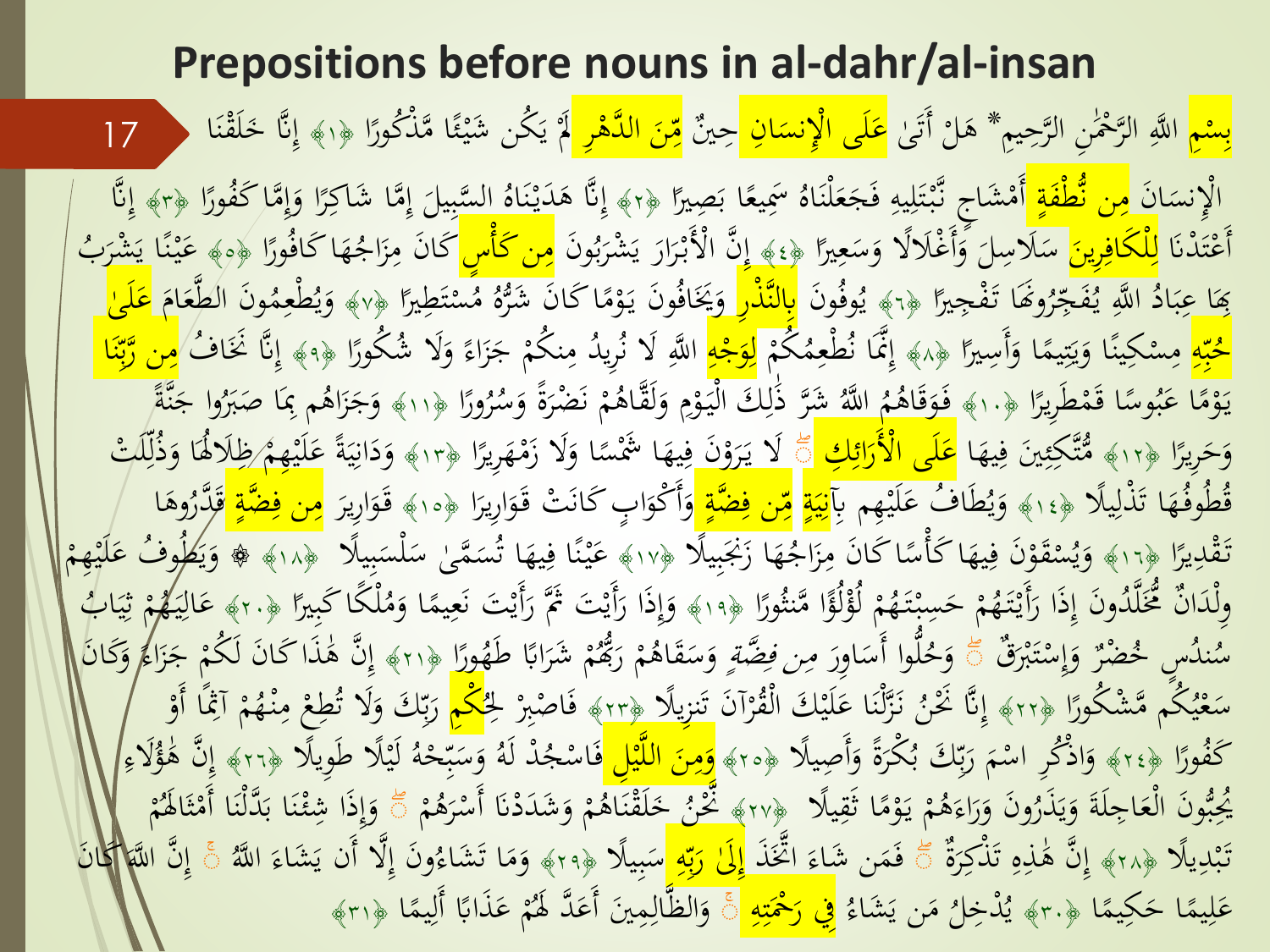# **Familiarize with [www.tanzil.net](http://www.tanzil.net/)**

A few features of the above website:

- Easy to navigate suras and individual verses
- Easy to find corresponding translation of a verse
- Multiple translations into English and other languages
- Choice of 17 different English translations of the Quran
- Practice your recitation by listening to the Qari of your choice
- You have an option of listening a fellow mu'min
- Search by Quranic words or roots of the verbs
- Select the verse by simply clicking on the verse number.
	- You can listen to Arabic text of individual verses followed by English translations by Itani and Sahih International.